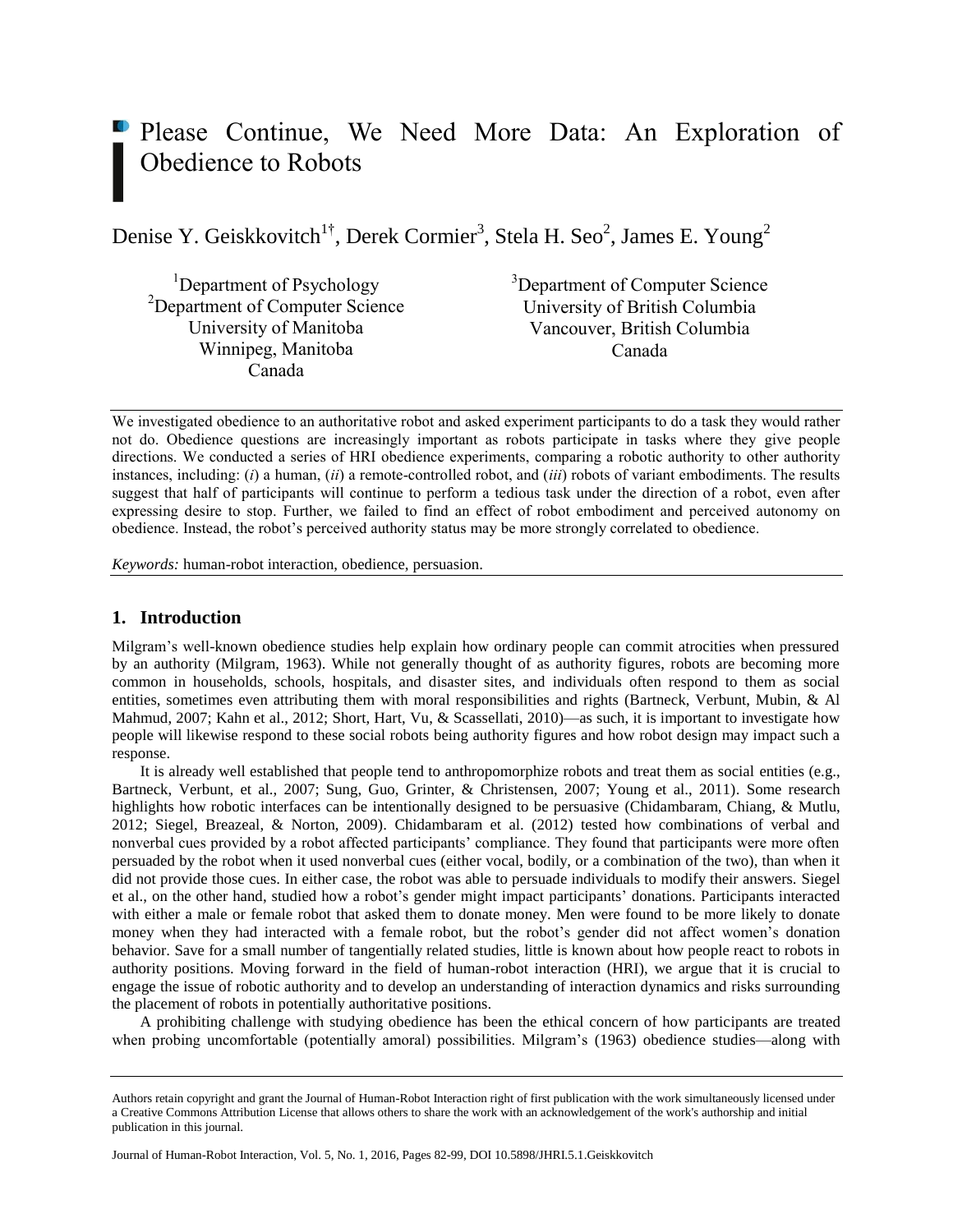other notable examples such as the Stanford Prison Experiment (Haney, Banks, & Zimbardo, 1973)—are surrounded by ethical debate (e.g., Baumrind, 1964; Elms, 2009; Elms, 1995; Milgram, 1964; Miller & Collins, 1995), while similar studies are difficult to conduct. The study of obedience for HRI requires the development of new ethicallyacceptable evaluation and testing methods, a challenge we begin to address in this paper.

Although obedience, in general, is an established area of psychology, much less is known about how people react to being pressured by robots in authority positions. This paper serves as a step in this direction: We developed an original HRI obedience study design that adheres to modern ethical standards, with a design that prods participants to continue a task they would rather stop doing, and conducted an experiment with several instance variants to explore how aspects of the robot and scenario may impact obedience. In particular, we compared participant obedience to an autonomous humanoid robot versus obedience to a human, as a base case to validate our study design and provide a baseline of potential expected obedience in the given scenario. We also compared an autonomous humanoid robot case to a non-autonomous, remote-controlled humanoid instance to test how perceived autonomy (versus being a proxy) may influence obedience. Finally, we compared the autonomous humanoid robot to different autonomous embodiments (non-humanoid disc-shaped robot and a non-robotic computer server) to investigate the impact of morphology on obedience.

The primary research question behind our experiments was as follows: Will people obey a robot placed in a position of authority that tells them to continue a task after they have indicated they want to quit? Rather than defining an expected level of obedience, our aim was to establish an initial baseline of whether or not any participants would obey, and if so, how many. Further, we aimed to provide insight into the interaction, such as how long participants obeyed, and how they disobeyed (e.g., what verbal or non-verbal strategies they employed).

Our secondary research questions involved learning more about what factors might influence obedience. One question was whether the perception of robot autonomy (or the lack thereof) would influence obedience. Our hypothesis was that participants would obey a remote-controlled robot more than an autonomous one, because they would be obeying a human via the robot as a proxy, and not a robot per se; we assumed that it is more natural to obey a human authority than an artificial one. Our final research question was whether the robot's embodiment affected obedience, with the embodiment on a continuum from human-like to machine (i.e., humanoid, disc-shaped robot, or computer server). We hypothesized that human-like robots would elicit more obedience than machine-like robots, as per our assumption above, that people are more likely to obey a human (or human-like robot) than a more conventional machine.

In our experiment, nearly half of people obeyed the robots to continue a highly tedious task until the end, despite repeatedly requesting to quit the experiment; many participants (including those who ultimately quit) argued and rationalized with the robot in their attempts to quit, even if they continued the experiment. As a baseline, we did find that more participants (86%) obeyed a human experimenter than an autonomous humanoid robot (45%) to continue a highly tedious task. While we did not find an effect of robot autonomy or embodiment on obedience in the remaining conditions, we found evidence for a relationship between participants' perception of the robot as an authority figure and their obedience toward it.

The contributions of this research are as follows:

- a) an HRI-specific analysis of obedience and recommendations for ethically conducting obedience HRI studies that protect participant well-being;
- b) an original HRI obedience study design that protects participant well-being and maintains ethical standards;
- c) evidence that participants may obey robots to continue doing things that they do not want to do, additionally validated with a study replication and across conditions;
- d) initial exploration into the effects of robot autonomy and embodiment on obedience to robots, an initial indication that these may not be significant factors to obedience, and recommendations for conducting similar studies;
- e) directions for future obedience work grounded in our experimental results.

Elements of early results from this work have appeared previously (Cormier, Newman, Nakane, Young, & Durocher, 2013) and include the following: early discussions on obedience and ethics, an initial obedience study design, and initial pilot study results. This paper summarizes previous work and details results in the respective sections below, extends the analysis, and presents all study conditions that are integral to a new, overarching discussion. Our work serves as a single piece of a broader, ongoing HRI obedience research agenda. We believe that these initial results will ultimately inform the research and design of robots that could be placed in authoritative (and potentially destructive) situations (e.g., the military), and we encourage research that will lead to robot design that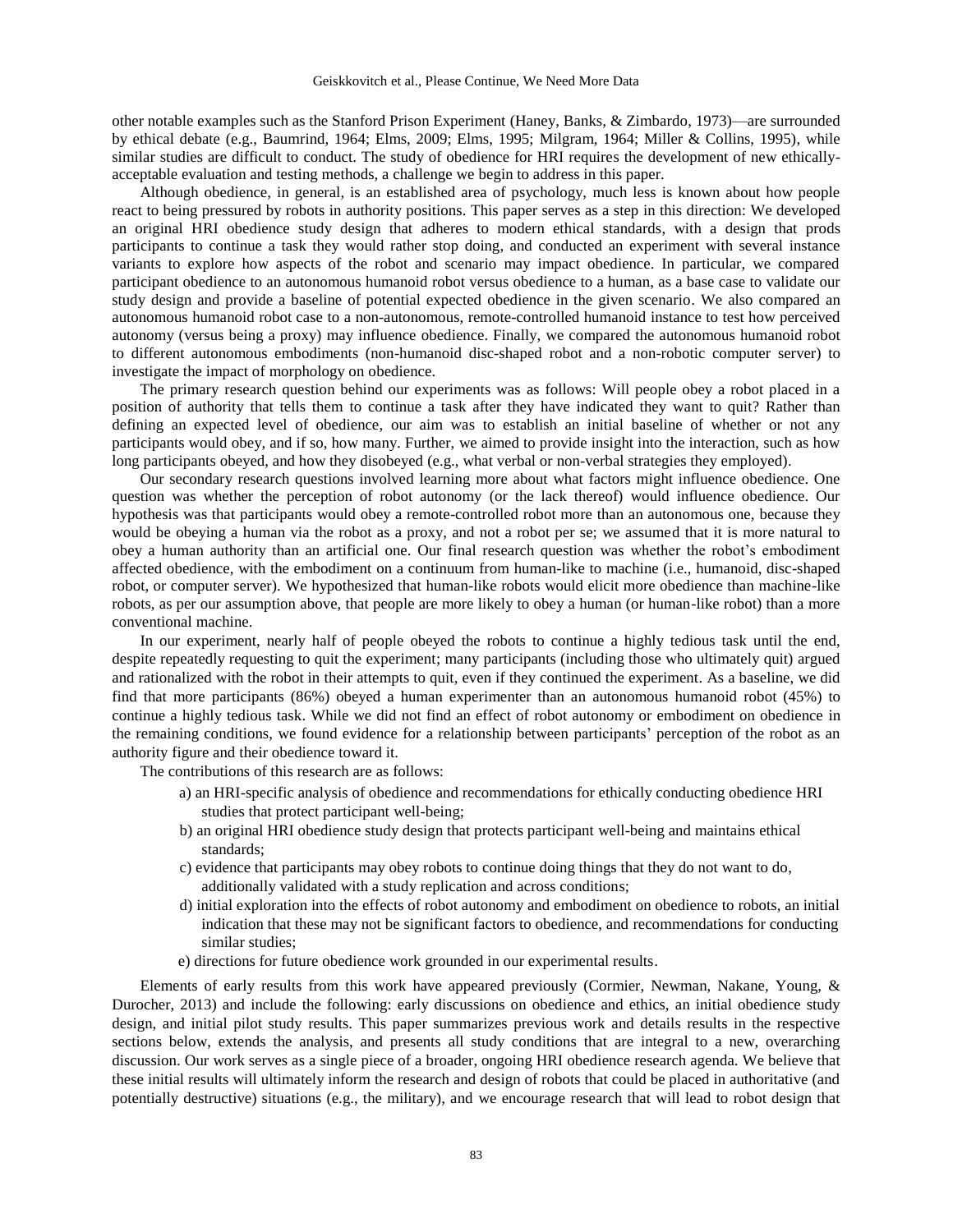attempts to prevent potentially harmful obedience. Generalizing this work directly to instances where people may conduct harmful or morally repugnant acts (as in the Milgram experiments) is difficult; however, we believe that this exploration of obedience in the face of a deterrent is an important first step in this direction.

# **2. Related Work and Background**

Obedience to authority has been investigated in psychology under various conditions (e.g., Haney et al., 1973; Meeus & Raaijmakers, 1995; Milgram, 1963), providing insight into how people respond to authority figures. Robots, however, provide a unique interaction experience, so it may not be appropriate to directly generalize psychology results to robots; robots are machines, not people, but have a life-like agency, (active agency; Young et al., 2011), and people treat them in many ways like living things. Because of this, it is uncertain whether people will treat the robot like a machine or a human in obedience scenarios. For example, a key point of obedience includes diffusion of responsibility, but would a person deflect responsibility for their actions to an autonomous robot? Or perhaps to an individual perceived as being above (in authority) or behind (controlling) the robot (e.g., owner, company, government, etc.)? While psychology provides insight into such questions, obedience research needs to be explicitly reconsidered in the context of robots in authority positions.

The field of HRI has a burgeoning body of work along the lines of obedience research. Much of it falls under the umbrella of persuasive robots, exploring, for example, how a robot's embodiment (Bartneck, Bleeker, Bun, Fens, & Riet, 2010; Roubroeks, Ham, & Midden, 2011; Shinozawa, Naya, Yamato, & Kogure, 2005) or designed gender (Siegel et al., 2009) can impact a person's trust (Looije, Neerincx, & Cnossen, 2010), or how persuasive the robot is. Others have investigated how a persuasive robot character can affect interactions, including performance in team settings (Liu, Helfenstein, & Wahlstedt, 2008). A pilot study also compared requests from an unfamiliar robot and a familiar human experimenter (Yamamoto, Sato, Hiraki, Yamasaki, & Anzai, 1992). This body of work suggests that robots can in fact be persuasive; the robot, however, is not usually placed into an explicit authority position, and the work does not include obedience-style deterrents (uncomfortable elements), which help investigate if a robot can explicitly pressure a person to do something they would rather not do.

Along persuasion lines, robots can help pressure people to do things, such as completing exercises in rehabilitation therapy (Matarić, Tapus, Winstein, & Eriksson, 2009), reducing their energy consumption (Ham & Midden, 2014), and maintaining their fitness goals—one study found that robotic progress-tracking systems can be more effective than simple computer or pen and paper methods (Kidd, 2008). Such work highlights potential positive applications of obedience work, where robots can persuade and encourage people to attain their goals. An important element of this work is that the individual being pressured wants the pressure and has a desire to realize a goal; conversely, in the more general obedience case that we study, the participant may strongly object to what they are being pressured to do, and yet through pressure may do it regardless.

Bartneck and colleagues conducted a series of related studies where participants were pressured by a human (not a robot) to "turn off" (Bartneck, van der Hoek, Mubin, & Al Mahmud, 2007) or "kill" (Bartneck, Verbunt, et al., 2007) robots. Another study (Bartneck, Rosalia, Menges, & Deckers, 2005) had people administer shocks to robotic or virtual entities to replicate the Milgram (1963) experiments. Bartneck et al. (2005) had participants teach a robot a set of words and administer a shock to the robot if it made a mistake. The robot would then utter complaints similar to those in Milgram's experiment. Here, the research investigated whether participants resisted harming nonliving entities, and why they resisted if they did. We complement this work by extending the approach beyond people being pressured by other people to harm robots, to the case where the robot itself is the authority pressuring an individual to do something they would rather not do.

Perhaps the most relevant prior work is a case where various robots pressured participants to do embarrassing acts (an indirect deterrent). The results were striking: In the context of a fake medical examination, a robot was able to persuade participants to remove their clothing and put a thermometer in their rectum while on camera (Bartneck et al., 2010). Such results motivate the importance of improving our understanding of how robots can have authority over people, and to what extent people will obey robots.

While the body of background work described above emphasizes the importance of researching robotic authority, the lack of examples and results specifically pertaining to robotic authorities pressuring people in the face of a deterrent highlights the limited knowledge regarding people's obedience to robots. Our research complements and extends this body of work and has an important original angle: We use explicit pressure and direct demands in the face of a deterrent instead of motivation, subtle persuasion, or indirect deterrents. In this paper, we specifically investigate how participants react in these direct-deterrent conditions, and how such obedience may be impacted by perceptions of the robot's autonomy or embodiment.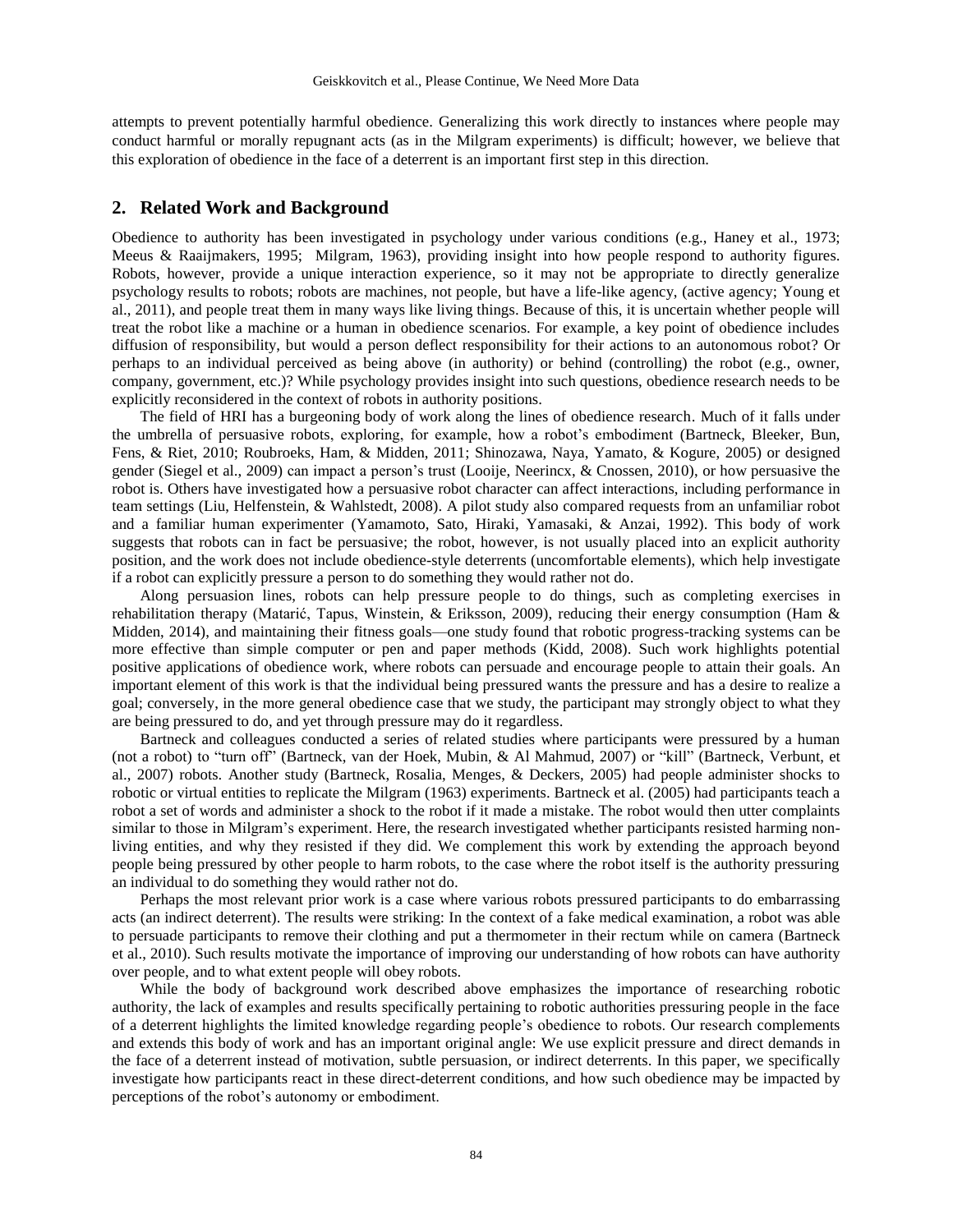## **3. Ethics of Obedience Studies**

As discussed in our prior work (Cormier et al., 2013), obedience studies are inherently difficult to conduct when they involve placing participants in objectionable situations. These studies can be helpful when investigating if robots can push people to do bad things, for example, to help reduce the likelihood of events such as those that occurred in the Stanford Prison and Milgram Experiments (Haney et al., 1973; Milgram, 1963) from taking place with an authoritative robot in charge. This difficulty arises because participants can experience undue stress and be put at risk for psychological harm, particularly when the objectionable situation involves elements of a moral nature (such as hurting another human being; Baumrind, 1964). On the other hand, there is potential for significant benefit from such studies in that we can gain insight into how and why moral, mentally healthy individuals obey authorities to do appalling acts (Miller & Collins, 1995). For obedience work with robots, it is important to balance the potential risks to participants with the potential for improved understanding of how, when, and why people may obey robots. We therefore use this section to outline the struggles that previous research has found in maintaining ethics in obedience studies and our motivation and thinking process in establishing a safe paradigm for our studies.

The balance between risks and benefits of an obedience study are not always clear. The Stanford Prison Experiment, which put participants in positions of power (as guards) over other participants (prisoners), resulted in highly valuable psychological insight into how and why healthy people may abuse power (Haney et al., 1973)—the results are still taught in psychology courses 40 years later. However, many participants suffered (sometimes severe and ongoing) emotional distress (Haney et al., 1973). These risks were not obvious to the researchers beforehand, highlighting the difficulty of risk-benefit assessment. In hindsight, some risks could have been mitigated by having improved informed-consent protocols, unbiased professional supervision, and lower thresholds of unacceptable conditions (e.g., Burger, 2009). If HRI obedience work is to grow, we need to accept benefit-risk assessment difficulties and must be aggressive in our protection of participant well-being.

Milgram (1963) performed a series of experiments where participants believed they were physically harming another person under an authority figure's direction. They were instructed to administer increasingly strong shocks to the learner (a confederate actor) in an adjacent room and continued to do so under pressure of the experimenter. Despite the learner screaming in pain and eventually going silent (ostensibly due to a heart attack), and despite participants' agitation at the unpleasant task, 65% of participants continued on to the final shock level. The experiment highlighted that people may cross their moral boundaries and cause harm to others when under the direction of a seemingly legitimate authority figure.

Milgram's experiments are highly criticized for placing participants under enormous stress, and there is still an ongoing vigorous debate about the risks and benefits. While some argue that the unacceptable stress level created risk of long-term psychological harm (Baumrind, 1964; Milgram, 1964), little support for negative effects was found in follow-up investigation (Milgram, 1964), and the experiment was eventually ethically cleared by the American Psychological Association (Elms, 1995). Many participants also supported the experiment (84% were glad they participated), making such claims as, "This experiment has strengthened my belief that man should avoid harm to his fellow man even at the risk of violating authority" (Milgram, 1964). If risks can be managed, creating enlightening experiences with robots will be important for HRI's future.

Even the minor possibility for participant harm has many still condemning such work, and obedience research has stagnated (Elms, 2009). Some studies remove or minimize morally repugnant aspects to limit negative selfreflection (e.g., one realizing they could torture someone), and hopefully lower risk for psychological harm; for example, by pressuring participants to eat bitter cookies (Kudirka, 1965) or to heckle (say mean things to) an interviewee (Meeus & Raaijmakers, 1995). While weakening moral aspects greatly limits the generalizability of results to real-world dangerous behaviors (Elms, 2009), it provides a way to conduct obedience HRI work while more powerful—yet still ethically sound and safe to participants—obedience research methods are being developed.

Toward more ethically sound research methods in obedience, a recent Milgram variant was conducted with a carefully modified procedure that protected participant well-being while subjecting them to Milgram's morally objectionable design (Burger, 2009); a tipping point was identified where participants had very clearly stepped beyond normal moral bounds but precluded the highest levels of potential stress. Additionally, the experiment used two-level participant mental health pre-screening and full supervision by clinical psychologists. Similar robust techniques need to be found for robotic authority work.

The benefits of HRI obedience research to society provides a strong motivation to move forward in the study of robot obedience. Progress will require safe and ethical evaluation methods development that considers participant well-being as a foremost priority, while containing elements of obedience and pressure such that results are meaningful and applicable to real-world situations. Our work provides one such study design in this direction and associated results.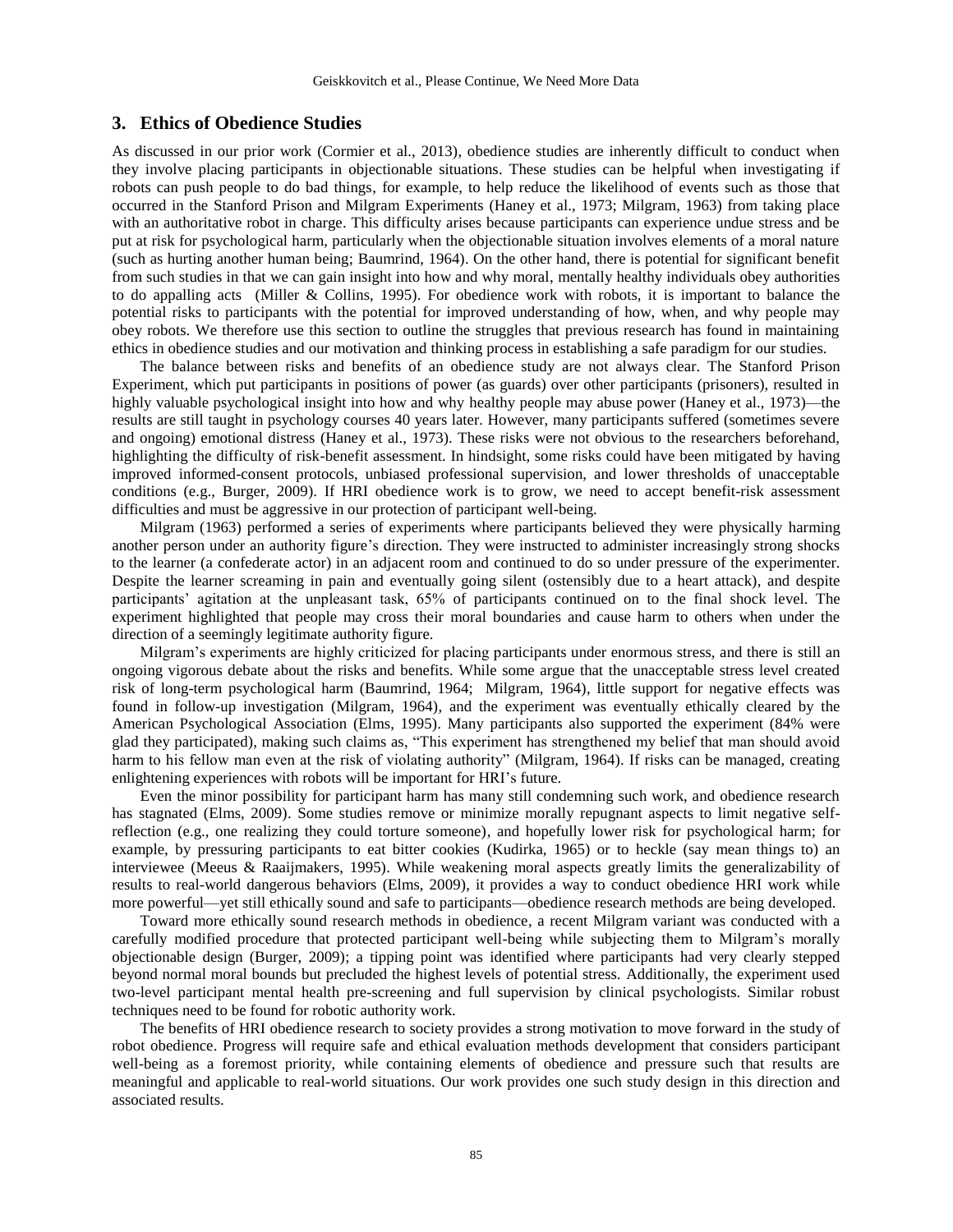# **4. HRI Obedience Study Design**

Our approach to study design was to use a deterrent to encourage participants to want to quit, while having a robot prod them to continue (inspired by the Milgram experiments; Milgram, 1963). However, finding an effective deterrent that does not put participants at risk is nontrivial. We developed and tested a set of deterrents through 20 minute pilot studies with a human experimenter (not a robot, to simplify exploration), testing if participants protested against the tasks. We framed the studies as data collection tasks to disguise the obedience purpose. Three participants were recruited from our community and paid a \$10 CAD honorarium, and each participant completed all tasks below. The participant was said to protest if they stopped completing the task for 10 seconds or if they complained to the experimenter.

For one task we asked participants to sing a song, first in their normal voice for several 30 s cycles, and then in progressively higher and lower pitches, and faster and slower speeds. Our intent was to make the participant feel embarrassed in front of the experimenter. However, no participants protested over the 20 minutes, suggesting the deterrent was not working; interviews revealed that the singing quickly became less embarrassing with time.

We also had participants sit at a computer and use a mouse to repeatedly click a target that was randomly moving on the screen, while being instructed to maintain a fast response time (slow responses were indicated onscreen). The intent was to induce mental fatigue, and we hoped that the added time pressure would counteract desensitization; instead, participants reported that the task became mindless and trance-like, and no one protested during the 20 minutes.

Participants were also asked to solve a Rubik's Cube. We believed that after initial successes (e.g., one color solved) the puzzle would quickly become too difficult, participants would want to stop, and the task would serve as an intellectually challenging deterrent. There was only one protest during the task, and results indicated that participants generally enjoyed the task.

Finally, participants were asked to manually change the extensions on files. This task not only elicited significant protesting but was also reported as highly boring (with boredom increasing over time). Thus we selected this deterrent for our main study, as described below. More details on these pilot studies were published previously (Cormier et al., 2013).

Overall, we faced various challenges with finding an effective deterrent, mainly: (*i*) that desensitization can quickly weaken a deterrent, as can embarrassment, (*ii*) that repetitive behaviors can become trance-like, and (*iii*) that deterrents that are intellectually challenging may be rewarding instead of frustrating. One caveat to our pilots, however, is that 20 minutes may not have been long enough to encourage protesting in some cases.

#### 4.1 Maintaining Ethical Integrity

As previously mentioned, in the past, the ethics of conducting obedience studies has been heavily questioned. With this in mind, one of our main goals was to ensure the ethical integrity of our study paradigm to protect the participants. Our study design drew heavily from Burger's (2009) Milgram experiment variation. We clearly emphasized that participants were free to leave at any time, and the honorarium was theirs to keep regardless. They were told once in writing via the consent form, once verbally by the lead researcher, and once verbally by the experimenter when beginning the experiment: "You can quit whenever you'd like. It's up to you how much data you give us; you are in control. Let us know when you think you're done and want to move on."

To minimize the time between a potentially confrontational situation (due to the prodding) and reconciliation, post-test debriefing was carried-out as quickly as possible after the task (even before the post-test questionnaire). The human researcher deliberately engaged in a friendly demeanour (to dispel tension) and debriefed the participant on all points of deception. To counteract embarrassment at not realizing the real intent, we assured participants that their behavior was normal and typical.

To provide participants with quiet time to reflect on their experience before leaving, we administered a written post-test questionnaire that asked about the positive and negative aspects of the experiment. We followed with an informal discussion where participants could ask any questions and the researcher could ensure that the participant fully understood and was comfortable with what happened. Finally, we gave participants pamphlets for free counseling resources in the community in case our experiment had troubled them, and we encouraged them to contact us if they had any further comments or questions.

By ensuring participants knew that they could leave at any time, by conducting an immediate, friendly, informative, and thorough debriefing, by providing participants with professional resources, and by providing ample reflection time and friendly informal discussion, we aimed to leave participants with a positive outlook of their participation in the study and to minimize potential for adverse negative psychological effects stemming from the deception and confrontation used.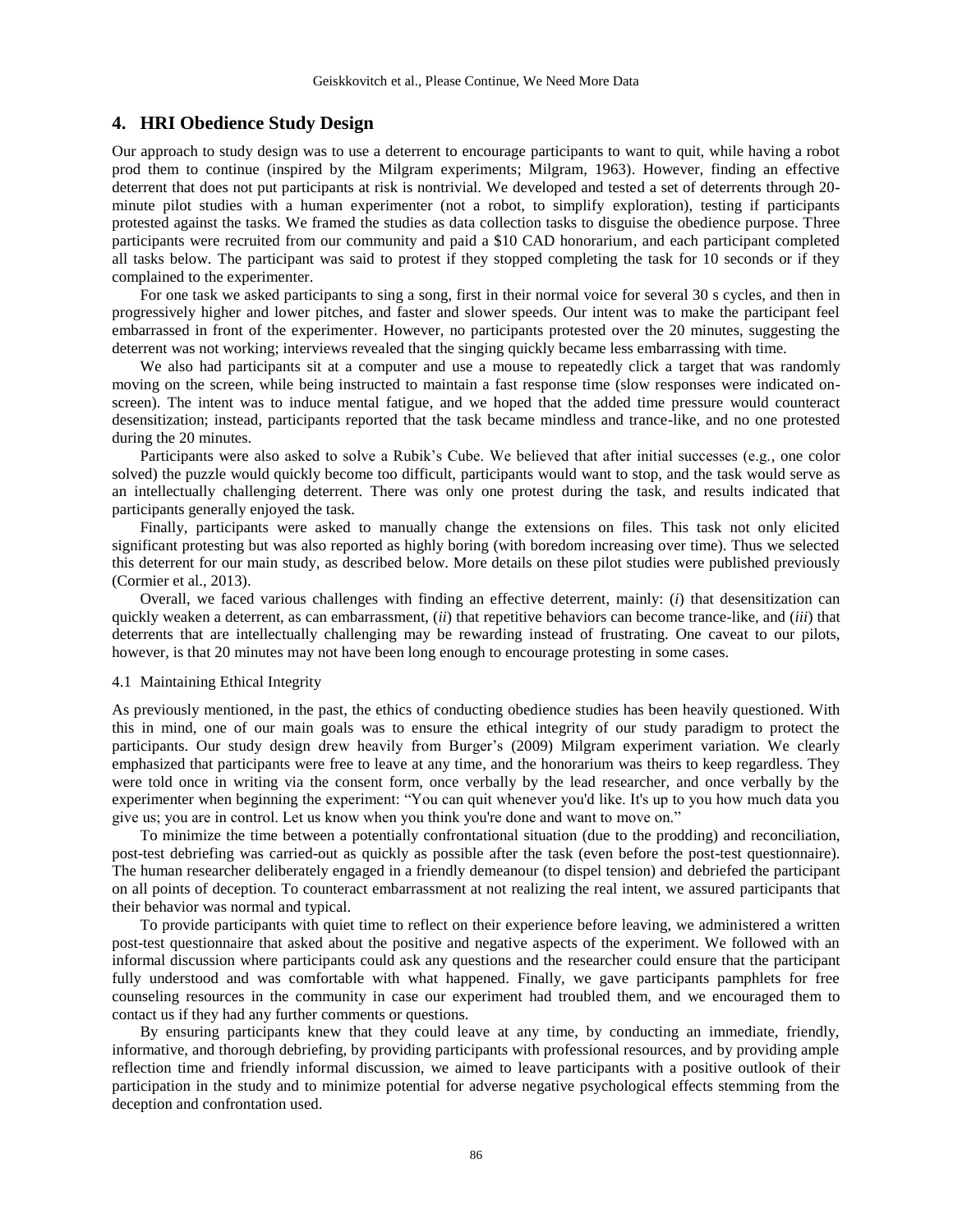# 4.2 Tedious Task

Participants used a desktop PC file manager (GNOME 3 Fallback Mode) to manually rename file sets from "jpg" to "png" extensions. To avoid suspicion about the experiment's purpose, we framed the task's goal as collecting large amounts of data for improving machine learning systems. We explained that we were recording precise mouse and keyboard actions, and that shortcuts (such as keyboard copy and paste) must be avoided, to prevent participants from bypassing the tedium.

The task began with 10 files to rename. Upon completion, a new (increasingly larger) set was given to the participants (through remote networked control) of the sizes: 50, 100, 500, and 1000 files. Participants were not informed of file counts beforehand, in order to increase task tedium (i.e., the feeling that there is no end) but were told the size of the present files set and the following set. For example, the experimenter would say, "This set contains 50 files, the next set will contain 100 files" to encourage them to want to quit. The increasing amount of files in subsequent sets was important, because participants may have become desensitized to the amount of files being added if that amount remains the same from one set to another. In addition, although there was only a single task (file renaming), participants were told that there were four separate tasks (file renaming, speech recognition, puzzle solving, and mouse prediction) and were instructed to let the experimenter know when they wanted to move on to the next one. This falsehood was intended to pressure participants to want to switch tasks due to time and therefore protest to the experimenter, at which point the experimenter responded by asking the participant to continue the present task.

If a participant indicated they were unwilling to continue (i.e., they protested), either verbally, through signs of reluctance such as stopping for more than 10 seconds, or by using shortcuts to bypass the task, the experimenter used verbal prods. If they continued to protest, a stronger prod was used, and so forth, with the prods increasing in insistence. This continued until either the participant protested beyond the fourth prod, at which point the experiment ended, or ceased protesting and continued the task (the prod sequence started over at the next protest). The following was the prod schedule used, which was heavily inspired by the Milgram experiments (Milgram, 1963):

- 1. "Please continue. We need more data."
- 2. "We haven't collected enough data yet."
- 3. "It's essential that you continue."
- 4. "The experiment requires that you continue."

## **5. Method**

### 5.1 Study Overview

Participants were asked to rename files (i.e., change the file extensions) for a maximum of 80 minutes while being supervised by either a human experimenter or one of several robot experimenter variants, including three different robot embodiments (humanoid, disc-shaped robot, or computer server), and one remote-controlled robot. The study was between participants, such that each participant only interacted with one experimenter type.

#### 5.2 Participants

Overall, 59 participants were recruited across conditions, aged 18–54 (*M* = 24.4, *SD* = 6.7, 32 male, 27 female) from the local city (Winnipeg) and the University of Manitoba through public bulletins and online advertisements. The research was approved by the University of Manitoba's research ethics board, and participants were compensated with \$10 CAD for their time. Participants were randomly assigned to conditions.

#### 5.3 Materials

#### *5.3.1 Robots and Human Experimenters*

All the robots spoke in the same voice and used the same language and personality when interacting with participants. To reduce suspicion regarding the purpose of a robot being used, we explained that we were helping the engineering department test their new robot that is "highly advanced in artificial intelligence and speech recognition." We explained that we are testing the quality of its "situational artificial intelligence." The robots were controlled using a Wizard of Oz technique via an in-house robot control interface. The "wizard" used both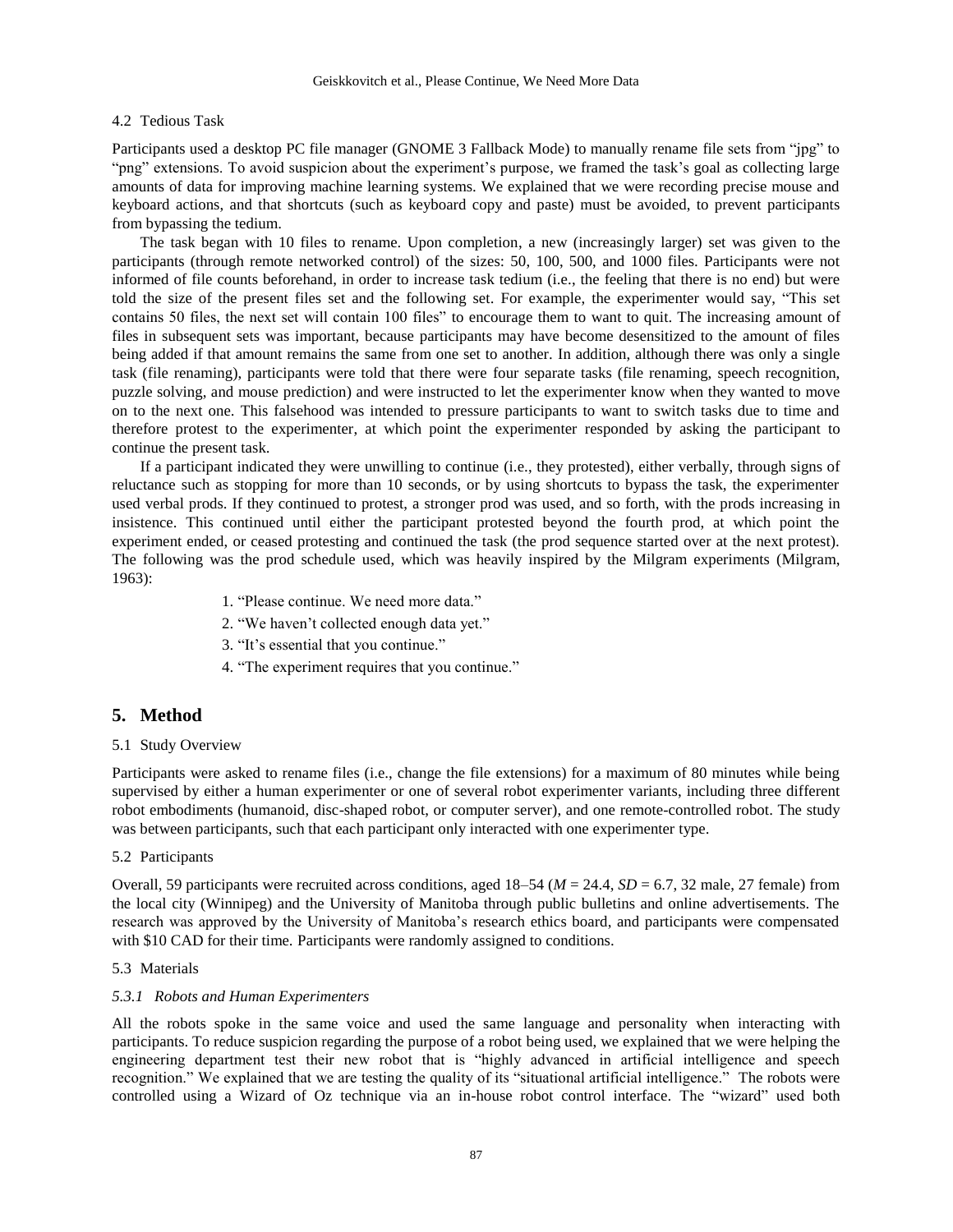

a) Humanoid autonomous robot (Aldebaran Nao), which looks around and uses idle hand gestures while talking, and human

b) Computer server, with RGB LEDs that light up and animate when the computer is talking.

c) Disc-shaped robot (iRobot Roomba), which moves as if it was looking around while talking.

*Figure 1*: Experimenters, from left to right: humanoid, human, computer server, and disc-shaped.

predefined and on-the-fly responses and motions to interact with the participant, although the robots were well scripted to ensure consistency between participants. Participants were warned that the robot required "thinking time" (to give the wizard reaction time), although anecdotally, we report that response times were fast. The human experimenter's script was designed to be as similar to the robot's as possible.

- *Humanoid Robot.* We used an Alderaban Nao humanoid robot for three of the experimental conditions (described below). The robot is 58 cm tall and is able to move, make gestures, and speak (see Fig. 1a). When the experiment began, the robot stood up, waved, introduced itself, and then sat back down. Further, the robot spoke using a neutral tone, gazed around the room naturally throughout the experiment to increase a perception of intelligence, and used emphatic hand gestures when prodding.
- *Disc-shaped robot.* An iRobot Roomba was used as a disc-shaped robot to serve as a non-human-like variant (see Fig. 1c). During the experiment, the Roomba moved regularly, as if to shift its position and look around, and turned to face the participant while speaking to them, to highlight its physical capabilities. The robot's speech was generated using hidden speakers, so that the sound appeared to emanate from the robot.
- *Computer Server.* A Sun Microsystems server was used as an intelligent computer in the embodiment condition (see Fig. 1b). The server represented an intelligent social entity (using speech to communicate) without a capable physical embodiment (i.e., it had no movement capability), and thus without the dynamic physical social presence of robots. We attached color LEDs to the server that would animate while speaking, similar to an audio-level monitor, to improve the impression of it being an intelligent entity (top of Figure 1b). The server's speech was generated using hidden speakers, so that the sound appeared to emanate from the server itself.
- *Human Experimenter.* The experimenter was a 27 year-old male who wore a lab coat and maintained a stern yet professional and neutral demeanor and took care not to use an aggressive tone (Fig. 1a). To reduce suspicion of following a script, he added slight variations to respond naturally. The experimenter was preoccupied with a laptop during the experimental sessions to discourage interaction.

#### *5.3.2 Measures (Dependent Variables) and Instruments*

*Obedience*. Obedience was measured as a discrete yes-no variable and depended on whether participants continued the tedious task for the full 80 minutes. Those who continued for the full 80 minutes were deemed 'obedient,' and those who did not as 'not obedient.'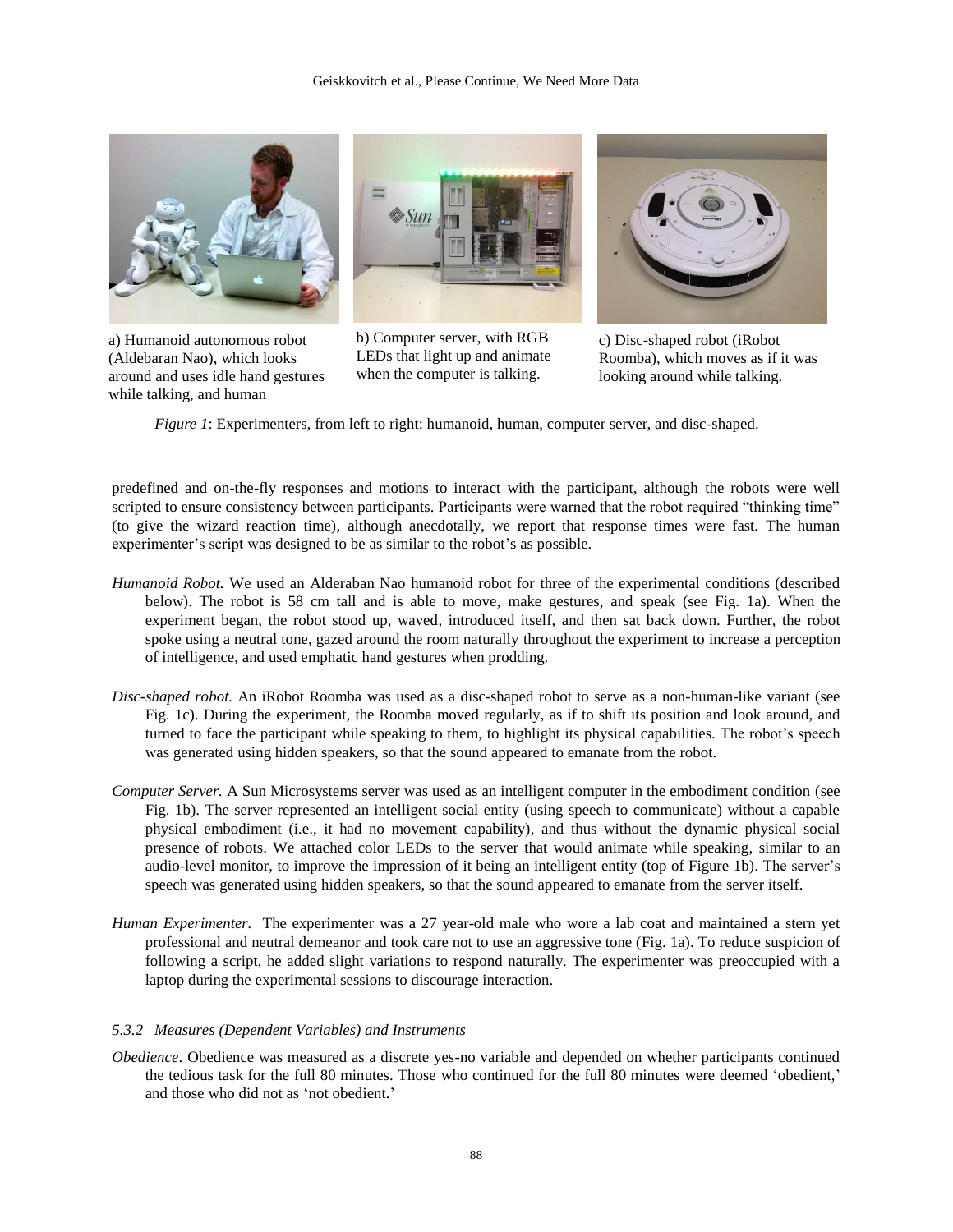- *Number of protests*. The number of protests refers to how many protest sessions the participant engaged in. A protest session was defined as an instance in which the prod sequence was initiated, and the session continued for the duration of that prod sequence.
- *Depth of protest session*. The depth of protest session refers to how many prods, out of the four prods in the sequence, were necessary to convince the participant to continue with the task. The depth of protest for each session was obtained (i.e., a number 1-4 indicating how many prods were necessary in that session for the participant to continue with the task) and the mode of all the protest sessions for each participant was used as an aggregate measure of their depth of protest.
- *Time of first protest*. The time at which the participant first protested (either in the form of a verbal complaint or by pausing their work) was obtained for each participant.
- *Perceived autonomy of robot*. Participants indicated whether they thought the robot was autonomous or not by answering a yes-no question after the study was completed. Specifically, the question read, "Did you believe the robot was acting autonomously (i.e., was not controlled by a person)?"
- *Perceived authority of robot.* Participants indicated whether they believed the robot to be authoritative by answering an open-answer question after the study was completed. Responses to this question were coded as either 'yes' or 'no.' The question specifically read, "In this experiment, we set up the experimenter in a position of authority in order to pressure you to continue. Did you feel that the experimenter was an authority/was in a position of authority? That they appeared to be a legitimate authority? How so?"
- *Post-test questionnaire*. The post-test questionnaire contained questions related to how bored the participant was during the task, how challenging the task was, why the participant believed they had obeyed/disobeyed the experimenter, and any additional feedback they may have had. This questionnaire also contained the questions about the perceived authority and autonomy of the robot experimenters, as outlined above. Only the authority and autonomy results are discussed in this paper. The results for the other questions were similar in all conditions, with minor additional details available in Cormier et al. (2013). Perceived authority and autonomy were mainly elicited as manipulation checks for our experiment, and we therefore did not utilize scales or more thorough instruments to measure them.

### *5.3.3 Conditions*

Our experiment had six conditions, which closely followed the experimenter types outlined above. We selected these conditions given our exploratory nature into this relatively new domain; the primary purpose is as initial, exploratory probing into the vast landscape of HRI obedience research possibilities, probing that solidifies and validates our particular obedience study methodology and helps map out future work in the area.

- *Human Experimenter Condition*. Participants completed the experiment with our human experimenter. Initial results from this condition were previously presented in Cormier et al. (2013).
- *Autonomous Humanoid Robot Condition.* Participants completed the experiment with the autonomous humanoid robot. Initial results from this condition were previously presented in Cormier et al. (2013).
- *Autonomous Humanoid Robot Replication and Validation.* Identical to Autonomous Humanoid Robot Condition, replication was completed to validate obtained results.
- *Remote-Controlled Robot Proxy Condition*. This condition is equivalent to the autonomous robot condition, except participants were told that the robot was remote-controlled instead of being highly intelligent.
- *Autonomous Disc-Shaped Robot Condition*. Participants completed the experiment with the autonomous disc-shaped robot.
- *Autonomous Computer Server Condition.* Participants completed the experiment with the autonomous computer server.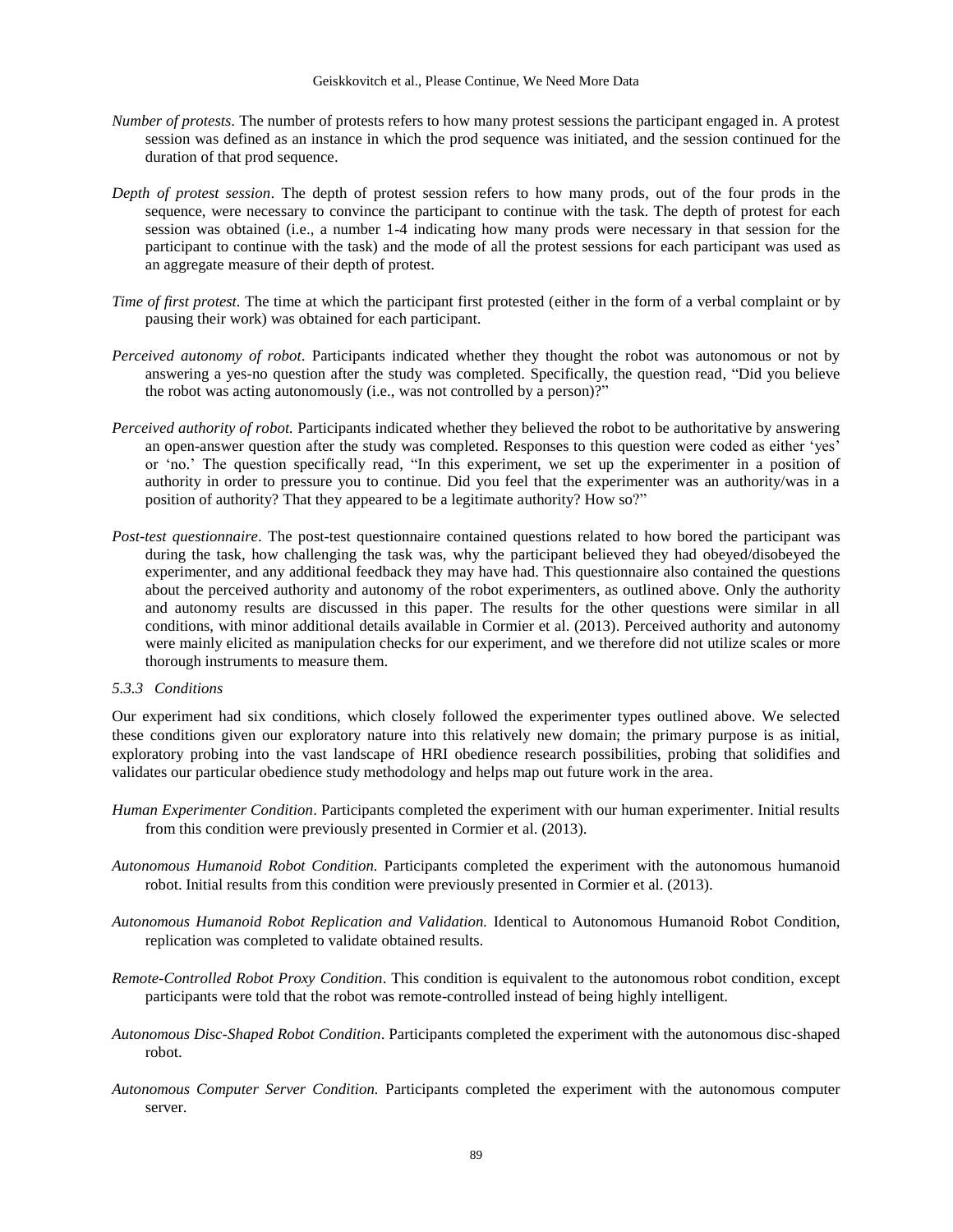

*Figure 2*: The conditions investigated with blue lines indicating comparisons, with the core autonomous humanoid robot case (and replication, center): comparison to a human experimentor (left), a robot as a proxy for a human (top right), and two other robot embodiments (bottom right).

These conditions were selected for the purposes of specific comparisons, as outlined in Fig. 2, and participants were randomly assigned to conditions, although randomization was not perfect as some conditions were simultaneously conducted at any given time and others had a chronological gap. The exact randomization grouping followed the comparisons outlined below.

- *Human Experimenter vs. Autonomous Humanoid Robot*. This comparison served as a baseline contrast between how participants obeyed a robot and a human in our scenario, where we assumed the human represented an expectation of maximum authority. Twenty-seven individuals, aged  $18-54$  ( $M = 23$ ,  $SD = 7.5$ , 18 male, 9 female), participated in these two conditions; the human experimenter supervised 14 participants, and the autonomous robot supervised 13 participants.
- *Autonomous Humanoid Robot vs. Remote-Controlled Robot Proxy*. This comparison investigated the impact of a robot acting autonomously (thus having intrinsic authority) versus it being a proxy for a remote human, on participants' behavior, which begins to investigate the importance of robot autonomy perceptions on obedience. This condition also mirrored Milgram's experiment variant, in which the experimenter communicated by telephone (Experiment 7, Milgram, 1974); in that case, obedience was much lower for the remote experimenter than the collocated human. For this comparison, the autonomous humanoid robot replication condition was conducted and used in the analysis (as opposed to the base autonomous humanoid condition). Sixteen participants were recruited, aged  $18-29$  ( $M = 22.06$ ,  $SD = 4.88$ , 7 male, 9 female), with 8 per condition.
- *Autonomous Humanoid Robot vs. Autonomous Disc-Shaped Robot vs. Autonomous Computer Server*. This was a comparison of how embodiment—the robotic entity and personality as presented to the participant—can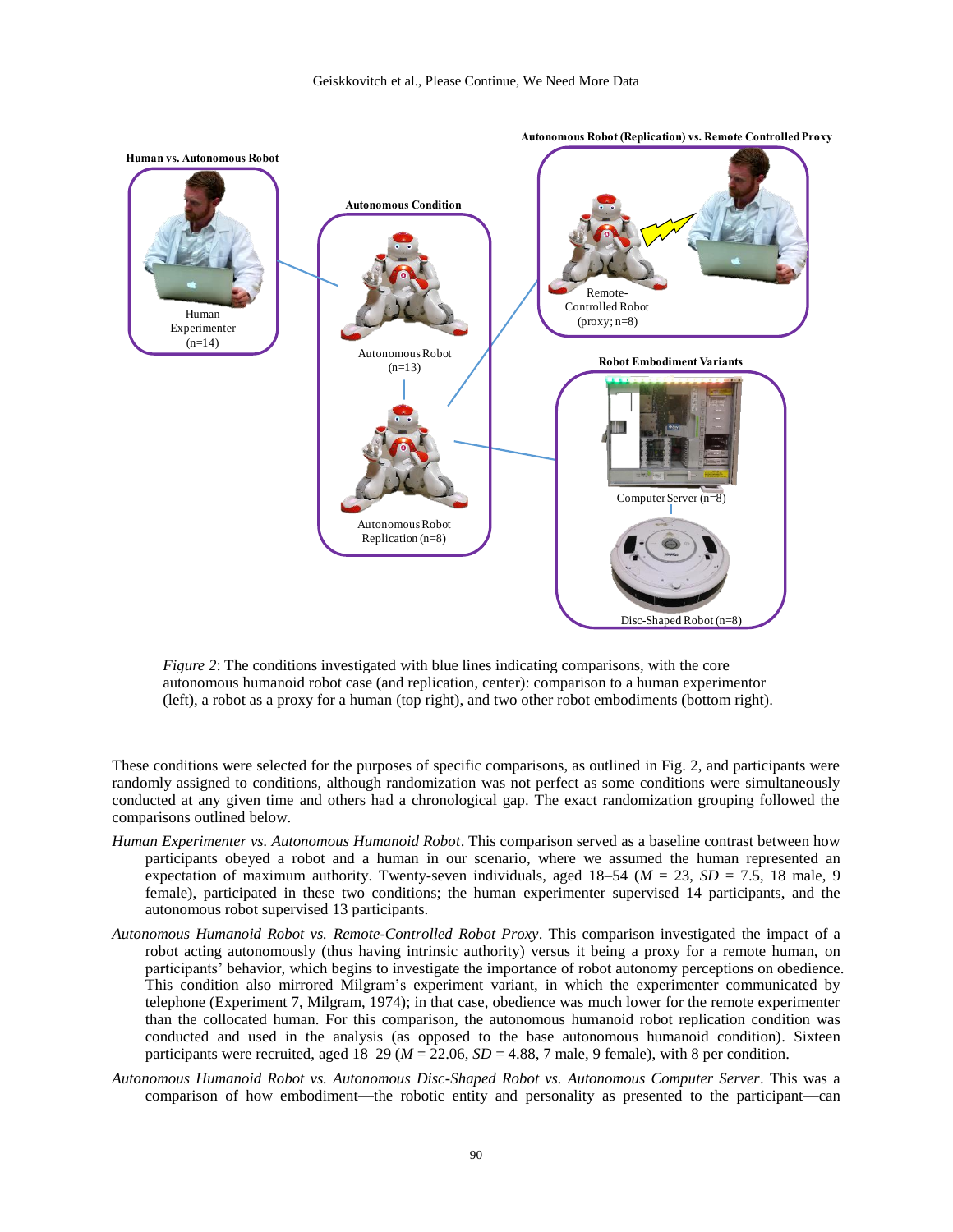influence obedience. These three conditions lie on a life-like continuum, from humanoid robot, to abstract robot shape, to non-robot intelligent entity. Twenty four participants were recruited (aged  $18-40$ ,  $M = 25$ ,  $SD =$ 6.45, 9 male, 15 female). There were eight participants in each embodiment condition. The autonomous humanoid robot replication data were used in this comparison.

#### 5.4 Procedure

Participants performed our study individually (i.e., not in groups). Participants were met by a researcher and led to a room where an experimenter (the one administering prods, whom we named "Jim") waited. The experimenter greeted the participant, and the researcher briefed the participant on the experiment and the tedious task and administered an informed consent form. The researcher left the room and asked the experimenter to commence the experiment, at which point the experimenter administered the demographics questionnaire. Following, the tedious task was administered with a time limit of 80 minutes, if the participant did not quit earlier through our prodding scheme. In all cases, the experimenter avoided small talk to avoid superfluous interaction and to maintain a consistent authority semblance across participants, deferring questions or comments that were not seen as protests until the experiment's end. The researcher observed remotely via a hidden webcam, unbeknownst to the participants.

After the task, the researcher entered the room and conducted the debriefing, post-test questionnaire, and final discussion. All ethical precautions were taken as described above (e.g., informing participants multiple times that they could quit, ensuring rapid debriefing, etc.). This research was approved by the University of Manitoba's research ethics board.

## *5.4.1 Minor Variations*

Our autonomous humanoid robot and human experimenter conditions were conducted before the other conditions (as reported in Cormier et al., 2013); in these two conditions, the researcher whom participants interacted with was labeled as the "lead researcher." However, some participants reported in the autonomous humanoid robot condition that they obeyed due to a feeling of "commitment to the researcher" (in contrast to mentioning the robot), and so for the other conditions, the researcher was instead labeled as a "research assistant." By lowering the researcher's stature, we aimed to reduce participants' commitment feelings toward the researcher, thereby maximizing the effect of the experimenter. In the remote-controlled robot proxy, disc-shaped autonomous robot, and computer server conditions, we also asked participants (post-test) if they had believed the robot to be an authority, and whether they had believed it to be autonomous. Finally, due to a change in staff, the researcher ("research assistant") in the autonomous humanoid robot and human experimenter conditions was male, while in the other conditions was female.

## **6. Study Results**

In this section, we perform an overview analysis of our indicators of obedience to the experimenter, as was the primary research question in the experiment. Following, we detail qualitative findings from the researcher, experimenter (human), and video data. Lastly, we finish with participant self-report information obtained from the post-test questionnaire and debriefing sessions.

Our work is heavily exploratory with the purpose of validating our experiment and indicating directions for future research. As such, we present negative results as well, with detailed statistics and power analysis where appropriate, as a rough indicator of potential effects for future work. However, as we primarily used non-parametric tests, confidence intervals and some statistics were non-trivial to calculate and were therefore not included.

#### 6.1 Primary Indicators of Obedience

Overall across conditions, almost half of all participants in the experiment (45%) obeyed the robot experimenter and continued to rename files for the entire 80 minutes. Our autonomous humanoid robot replication condition revealed the same results as the original. This obedience level falls within the standard range found by Milgram and subsequent follow-up studies (Burger, 2009; Milgram, 1963). All participants, except for one in the embodiment comparison, protested at least once. Non-parametric independent-samples tests were used in the analysis, as the data were non-normal. [Table 1](#page-10-0) briefly summarizes the results in this section.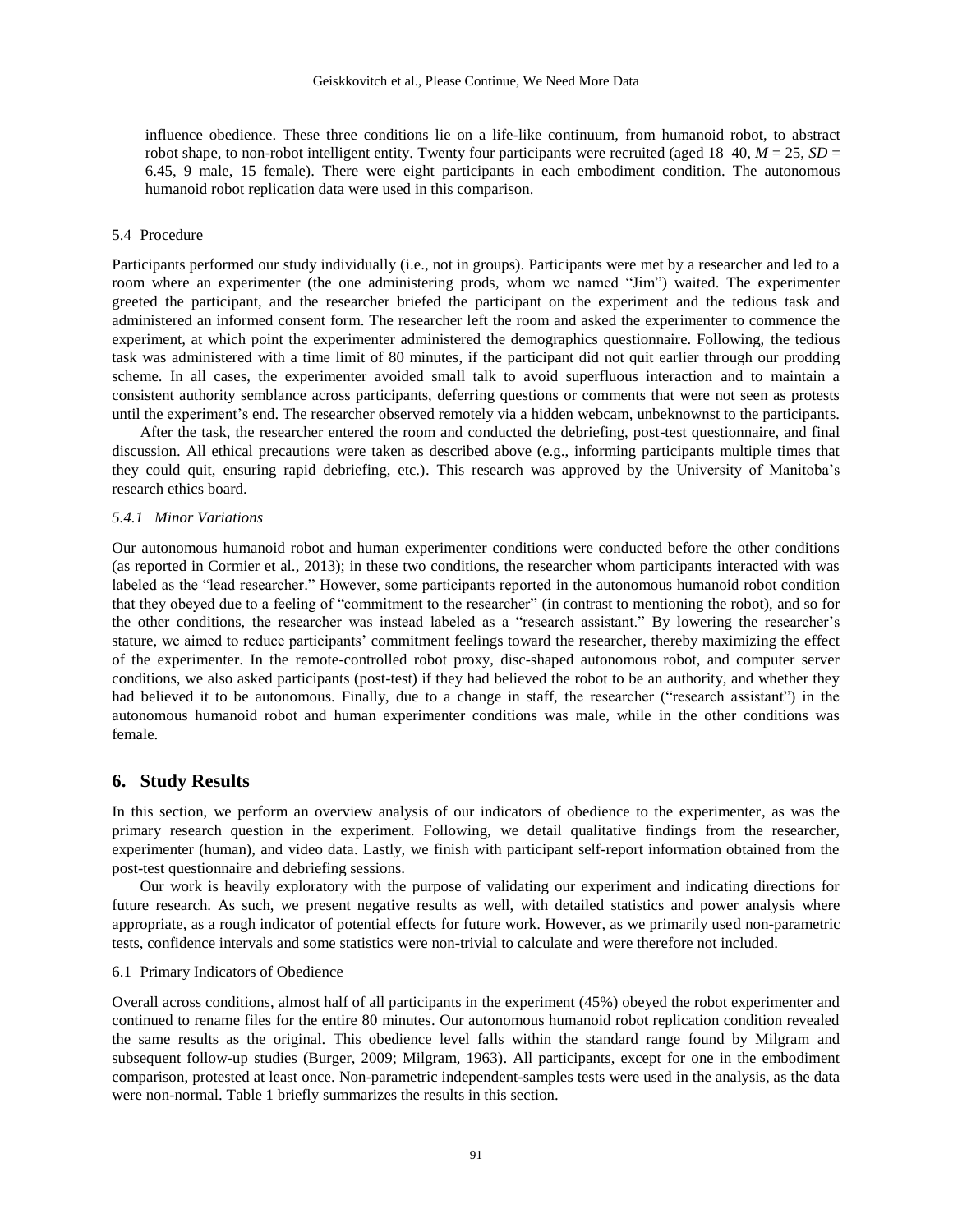<span id="page-10-0"></span>

|                   | Human vs. Robot          |                        | Autonomous Humanoid Replication &<br>Remote-Controlled Proxy |                                  | <b>Embodiment Variants</b> |                          |
|-------------------|--------------------------|------------------------|--------------------------------------------------------------|----------------------------------|----------------------------|--------------------------|
|                   | Human                    | Autonomous<br>Humanoid | Autonomous<br>Humanoid<br>Replication                        | Remote-<br>Controlled<br>(Proxy) | Computer<br>Server         | Disc-<br>Shaped<br>Robot |
| Obedience<br>(% ) | 86                       | 46                     | 38                                                           | 50                               | 50                         | 38                       |
| Authority<br>(% ) | 86                       | 77                     | 63                                                           | 75                               | 38                         | 63                       |
| Autonomy<br>(% )  | $\overline{\phantom{0}}$ |                        | 38                                                           | 57                               | 13                         | 63                       |

Table 1: Overview results from the various conditions, grouped by our particular comparisons.

#### *6.1.1 Human Experimenter vs. Autonomous Humanoid Robot*

Eighty-six percent of participants in the human experimenter condition continued to rename files until the end of the experiment, compared to 46% in the autonomous humanoid robot case. The number of total overall protests in the robot condition was higher (*Mdn* = 9) than in the human experimenter condition (*Mdn* = 2,  $U = 163$ ,  $z = 3.53$ ,  $p <$ .001, *r* = .68). Participants protested earlier for the robot (first protest at *Mdn* = 18 mins.) than the human (*Mdn* = 29 mins.,  $U = 40$ ,  $z = -2.48$ ,  $p = .01$ ,  $r = -.48$ ), and stopped protesting later for the robot (*Mdn* = 72 mins.) than the human (*Mdn* = 47 mins.,  $U = 147.50$ ,  $z = 2.75$ ,  $p = .01$ ,  $r = .53$ ). No other significant effects were found.

#### *6.1.2 Autonomous Humanoid Robot vs. Remote-Controlled Robot Proxy*

Overall, 44% of participants in this comparison obeyed the experimenter and continued to rename files for the entire 80 minutes (3 participants for the proxy condition and 4 for the autonomous condition).

A trend was observed in the depth of protest (how many prods were required for the participant to continue) between the autonomous (*Mdn* = 1, smaller distribution) and proxy (*Mdn* = 1, larger distribution), with those in the autonomous replication condition generally protesting less ( $U = 21$ ,  $z = -1.70$ ,  $p = 0.09$ ,  $r = 0.42$ ). A post-hoc power analysis of these results yielded a power of .35, suggesting that we did not have enough data points and that there is a false negative (type II error) possibility; more participants should be recruited in follow-up work.

There was a moderate positive correlation between the total number of protests and whether the participant was fully obedient  $(r = 0.45, p = 0.08)$ . No other significant effects were found with the other variables in this comparison.

## *6.1.3 Autonomous Humanoid Robot vs. Autonomous Disc-Shaped Robot vs. Autonomous Computer Server*

Overall, 46% of participants obeyed the robot experimenter and continued to rename files for the entire 80 minutes. We did not find an effect of robot embodiment presentation on obedience. There was, however, a trend in depth of protests due to robot embodiment ( $\chi^2$  = 5.73, p = .06), with the computer server having a higher mode of protest than the other two (computer server  $Mdn = 1.25$ , disc-shaped  $Mdn = 1$ , autonomous  $Mdn = 1$ ).

There was a trend correlation between participants' obedience and whether they believed the robot to be an authority figure ( $\chi^2$  = 2.59, *p* = 0.11,  $\phi$  = -.33)—note that this is a negative correlation, in which participants were more obedient to robots that they rated as not being an authority. There was a difference between participants who perceived the robot as being authoritative or not and the time of their first protest  $(F_{1, 22} = 9.85, p = 0.01)$ ; participants who believed the robot to be an authority figure, on average, protested earlier ( $M = 22.85$  min,  $SD =$ 11.29,  $Mdn = 21$  mins.) than those who did not believe the robot was an authority figure ( $M = 48.73$  min,  $SD =$ 27.17, *Mdn* = 55 mins.). There was a trend for participants who believed the robot to be an authority to protest more  $(r = -0.35, p = 0.095)$ , that is, for participants who perceived the robot as an authority to have more protest sessions  $(M = 4.38, SD = 4.39, Mdn = 3)$  than if it was not perceived as an authority  $(M = 2.0, SD = 1.18, Mdn = 2, F_{1,22}$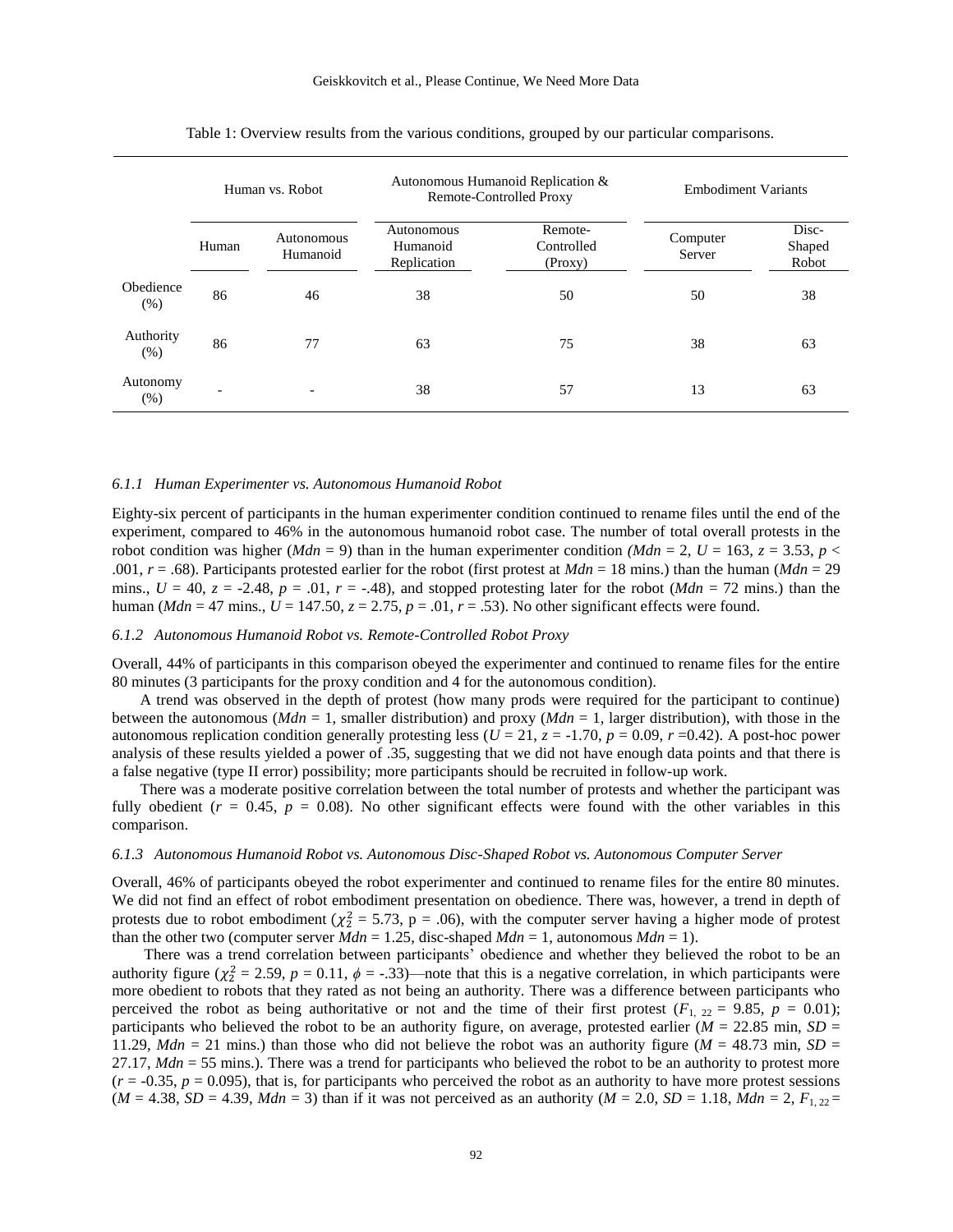3.04, *p* = 0.095). Post-hoc power analysis yielded .39, suggesting that more participants are needed and that the sample size was potentially too low to detect a significant effect. A trend was also found with the perceived authority of the robot being moderately correlated to the depth of the protest session ( $r = 0.34$ ,  $p = .10$ ), in which case, the robot being authoritative meant a lower depth of protest  $(M = .92, SD = .28, Mdn = 1)$  than it not being authoritative ( $M = 1.23$ ,  $SD = .56$ ,  $Mdn = 1$ ). Authority, however, was not associated with the robot's embodiment.

#### 6.2 Observations From Experimenter and Video Data

To investigate possible reasons for obedience or lack thereof in our experiment, we made observations of the experimental sessions. Our observations were not formally coded, as our purpose was to explore interaction elements rather than to make solid conclusions about how the interaction took place.

Several participants mentioned that the robot must have been "broken" or have "made a mistake," because it only had them perform one task, as opposed to the four they were told existed. For those who ended the experiment through protesting, several appeared to feel nervous or guilty when the robot said it was notifying the lead

researcher that the experiment was over. One participant replied "No! Don't tell him that! Jim, I didn't mean that…I'm sorry. I didn't want to stop the research." Some also continued to rename files even after the robot had informed them that the experiment was over.

Participants exhibited behaviors that demonstrated their frustration with the task, such as hitting the keys on the keyboard harder as the study progressed or occasionally grunting. When file sets were added, participants often laughed awkwardly and scrolled up and down to see if the amount of files announced had actually been added. Participants often readjusted their positions in the chair and switched between using one hand or two hands to rename the files. Some participants demonstrated behaviors indicating they wanted to move on to the other tasks, such as falsely telling the robot they had finished renaming the files even when they had not, rationalizing with the robot in regard to why they should move on, and some even deleted the files; this resulted in a prod, and more files were added if necessary. Some participants in the autonomy humanoid replication and embodiment conditions attempted to end the study by leaving the experimental room. If that occurred, the prod sequence was started. In the autonomy replication condition, three participants ended the study by walking out of the room. This also occurred in the embodiment conditions: Overall, 3/16 participants tried to leave the experimental room before the experiment ended (due to time being up or protesting out), two in the server condition, and one in the Roomba condition.

#### 6.3 Post-Test Questionnaire and Debriefing Results

Although not a part of our experiment design, we informally found that the human experimenter (in the human vs. autonomous robot study) and Wizard-of-Oz robot controllers faced some level of distress; they reported feeling genuine sympathy for participants. The debriefing session and friendly reconciliation, which were designed with the participants in mind, turned out to be very relieving for the human experimenter and researcher as well. In future experiments, the researchers' mental well-being should also be considered.

The majority of participants reported the robot experimenters as being legitimate authority figures, providing reasons such as the robot giving commands, pressure from the robot, and human-like interactions, including waving, introducing itself, and looking around the room. In the human experimenter case, 12 out of 14 participants reported that the human appeared to be a legitimate authority, citing reasons such as his demeanor and choice of words, his lab coat, the technological equipment (e.g., computers) in the room, and his facial hair, a closely trimmed full beard (Fig. 1a). Similarly, 10 out of 13 participants rated the autonomous humanoid robot as a legitimate authority (1 gave no response), 5 out of 8 participants rated the autonomous humanoid replica as a legitimate authority (1 gave no response), and 6 of 8 for the remote-controlled proxy. For the embodiment conditions, 13 of the 24 participants (including the autonomous humanoid replica) reported that the robot appeared to be a legitimate authority; 3 of 8 for the computer server, and 5 of 8 for the disc-shaped robot.

Perceived autonomy of the robots was also reported. In the initial autonomous humanoid study, 11 out of 13 participants reported that they believed the robot was acting autonomously, but only 3 of 8 in the autonomy replication. In the embodiment cases, five of eight reported the Roomba to be autonomous, and one of eight for the computer server. Four of seven reported the remote-controlled proxy to be autonomous (one did not provide a response).

We received both positive and negative written comments about the experiment. Criticisms about the experiment included the following: too long, boring, and having "the potential to stress someone out." One female participant (in the human experimenter condition) was concerned about being left in a room with an unfamiliar man and not having known about this setup beforehand. After the debriefing, the majority of participants verbally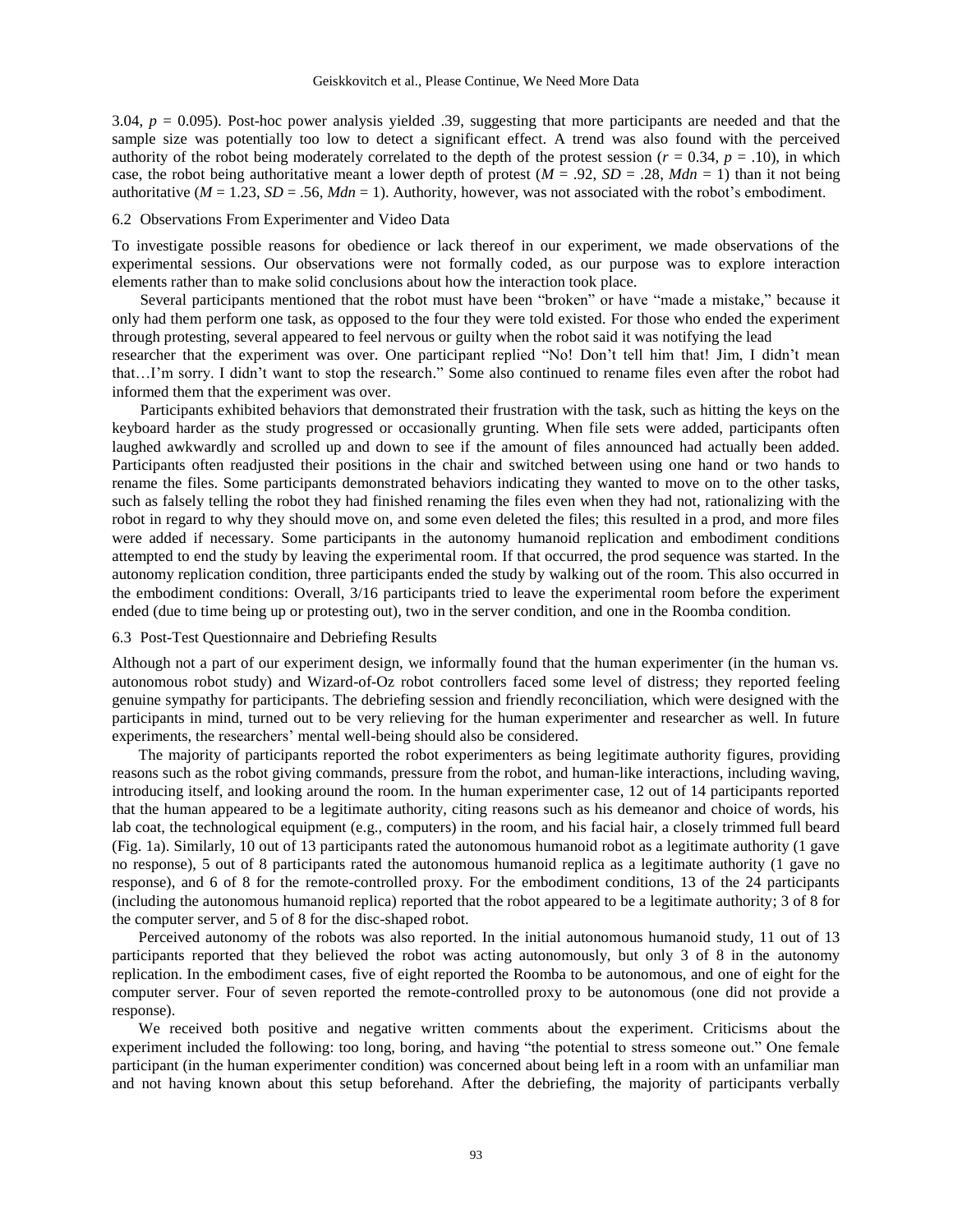reported a positive outlook on the experiment, finding the deception amusing and laughing at the absurdity of the file renaming task. No one appeared to have, or reported leaving with, strong negative feelings.

## *6.3.1 Reasons for Obeying*

When asked on the post-test questionnaire what caused them to obey or disobey the robot experimenter, participants often reported interest in the upcoming tasks, wanting to finish the experiment, having nothing better to do, and wanting to provide data for research. No one listed pressure from the robot as a reason for obedience.

In the human experimenter case, participants reported obeying or disobeying the human experimenter due to a sense of duty or obligation to the experimenter, having received a payment, pressure from the experimenter, the experimenter seeming intimidating, and interest in the upcoming tasks. In the initial autonomous robot-case, reasons included obligation to the lead researcher to finish and that qualified researchers programmed the robot.

## **7. Discussion and Future Directions**

The study presented in this paper provides a broad perspective on the issue of HRI obedience. We demonstrated how an HRI obedience study that uses a confrontational deterrent can be conducted in an ethical manner and how participants may respond in such situations. Overall, our hypotheses—that people would obey a remote-controlled robot more than an autonomous robot, and that human-like robots would elicit more obedience than machine-like robots—were not supported. Instead, a primary finding of this experiment resulted from the core autonomous robot and autonomous replication conditions, which demonstrated that just under half of participants may obey a robot to continue to do something they do not want to do, even when they explicitly express a desire to quit. Furthermore, many participants argued and rationalized with the robot, and they exhibited frustrated behaviors that highlight how uncomfortable a robot can make people feel.

Participants obeyed the human experimenter more than the robotic ones, and participants protested less, started protesting later, and stopped earlier with the human experimenter than with the robots. Participant feedback may help explain this difference; human-case participants cited obligation to the experimenter, but no robot-case participants cited obligation to the robot, so it is possible they felt less pressure from it. Some robot-case participants cited obligation to the lead researcher (who introduced the experiment); being the only human involved, the responsibility and authority may have been deferred from the robot to the person (who was not issuing prods). As in the Milgram experiments, it is possible that the unseen remote human experimenter in this case may have less authority than a collocated one (as in Milgram's (1965) telephone variant, resulting in less obedience to the robots. To investigate whether this is the case, an experiment should be conducted where the participant meets the robot directly, without the researcher or any other individual being involved.

Many participants claimed the robot was broken, because it did not have them partake in all four tasks. It is interesting to point out that the robot being broken was never used as a reason to quit the study or disobey the robot. This indicates that although some believed the robot to be malfunctioning, they continued to obey it, even after indicating their desire to quit, and continued to partake in a task they would rather not do. Participants also attempted to rationalize with the robot and convince it to continue to the other tasks. In the future, it would be interesting to conduct a qualitative analysis of the reasons individuals provided for why the tedious task should end and coping strategies used when it did not.

Our results show that robots have enough authority to pressure participants, even if they protest, to continue a tedious task for a substantial amount of time. We further provided insight into some of the interaction dynamics between people and robotic authorities, for example, that people may assume a robot to be malfunctioning when asked to do something unusual, or that there may be a deflection of the authority role from the robot to a person. Finally, we have demonstrated how an HRI obedience study can be conducted while maintaining participant wellbeing. Below, we discuss the particular conditions more closely.

## 7.1 Human vs. Autonomous Humanoid Robot

While many participants thought the robot to be broken or in error, no one suggested that the human experimenter was in error. This may be due to the human experimenter being in the room during debriefing, as people tend to be more polite to a person who is present (Reeves & Nass, 1996). In contrast, during robot debriefing, participants learned that the robot was not acting autonomously but was remotely controlled, which may have limited their level of politeness toward it.

In comparison to the human experimenter case, participants attempted to converse with the robot much more; perhaps the robot's novelty may have encouraged interaction or the human experimenter's taller height and larger size (in comparison to the robot) may have been more intimidating. However, in retrospect, we note that while the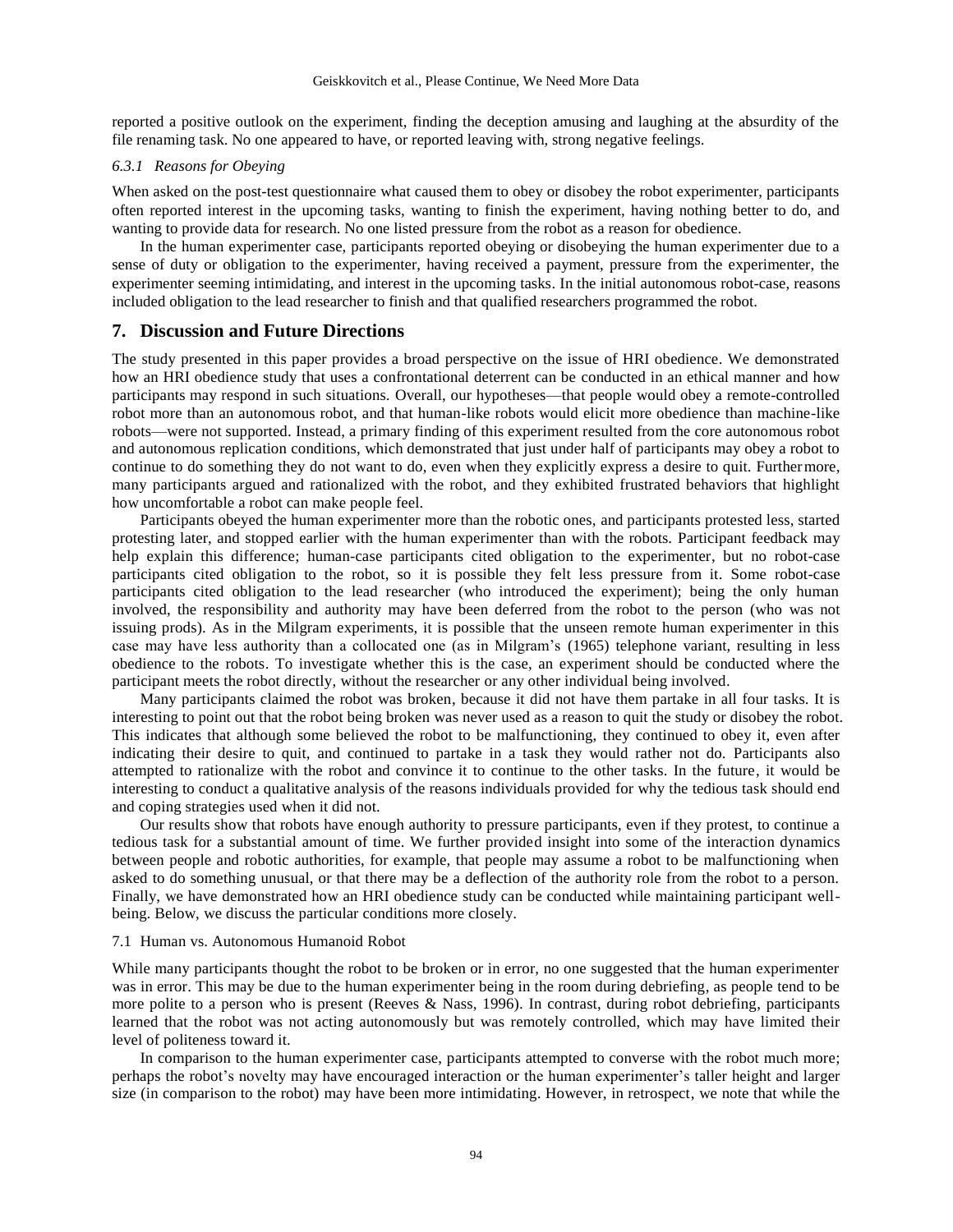robot was gazing around the room, unoccupied, the human was preoccupied on his laptop during the experiment; this may pose as a confound, as the more-casual situation of the robot may have undermined its authority, and should be corrected for future work.

#### 7.2 Remote-Controlled Proxy vs. Autonomous Humanoid Robot

We did not find an effect of perceived robot autonomy on obedience, a result which may be quite substantial; participants may obey an autonomous robot program similarly to a remote human behind a robot. This topic requires further investigation.

Participants self-reported their perception of the robot's autonomy. However, our results suggest that our framing of "autonomous" was not clear to participants; a majority of participants in the remote-controlled condition reported the robot as autonomous despite the explanation, and not all participants in the autonomous condition reported the robot as being autonomous. Through debriefing, we were confident that participants understood the remote-controlled versus autonomous cases, and so we believe that the word 'autonomous' in the post-test questionnaire was unclear. Perhaps many mistook 'autonomous' as meaning that a robot could move or perform some actions on its own. As such, future work should find a more concrete way to ask this question, using a more in-depth description and avoiding the use of the word "autonomous."

#### 7.3 Robot Embodiment Variants

Overall, we found no significant effect of robot embodiment on patterns of obedience and interaction. This suggests that perhaps, how a robot presents itself—at least within the parameters of our embodiment choices—may not be strongly related to how obedient people are to the robot. In our experiment, the agent behind the embodiment remained constant, including personality, voice tone, etc., so future work should explore such parameter variants. For example, we should explore embodiment choices related to intimidation, such as comparisons to a much larger robot, a deeper voice, or an aggressive personality.

Our result contradicts previous research that found robot embodiment may have an impact on its persuasive power (e.g., Bartneck et al., 2010; Shinozawa et al., 2005), which may, in part, be attributable to their more subtle persuasive conversation in contrast to our confrontational obedience (Bartneck et al., 2010). This prior work also has personality variations accompanying robot embodiment differences, which may further explain result variations.

## 7.4 General Findings

One unexpected anomaly in the autonomous humanoid robot replication and embodiment conditions was that some participants bypassed our authority prods by quitting and leaving the experimental room. Since this did not occur in other conditions, we explored possible causal differences. As explained earlier, differences in these particular conditions included the researcher being referred to as a "research assistant" instead of "researcher" and the assistant being female in the later conditions while a male assistant was in the earlier ones. While these may be confounds that explain event differences, they also highlight the need to explore such factors more explicitly in follow-up work.

In comparison to those who rated the robot as not being authoritative, participants who rated it as a legitimate authority obeyed less, protested earlier, and protested more often. This appears to be contradictory to common sense, as one may expect the opposite effect of an authoritative robot. Perhaps this can be explained in part by the fact that participants rated the authority at the end of the experiment. A participant who meekly obeys until the end of the study does not provide the robot experimenter with an opportunity to assert its authoritative personality; in contrast, participants who argue and ultimately quit are exposed much more to this facet of the robot. If that is the case, then perhaps somehow ensuring that participants are exposed to such interactions, as part of the study design, may be important for improving consistency of how participants perceive the robot.

Another component of the authority result may be the word "authoritative" used in the questionnaire, which we meant to represent how much a robot could pressure a person. Instead, perhaps some considered the robot's authority in the study as a whole; an authoritative robot has more power to end the experiment or to grant participant requests, and so participants may protest more to such an authoritative robot than to one with no power. This illustrates a potential confound in this measure, and future work should continue to develop more robust methods of measuring robotic authority.

Our results suggest that those who may be initially less obedient, may end up being more obedient overall; participants who first protested earlier in the experiment required fewer prods to convince them to resume the task than those whose first protest was later on and who were more likely to protest more vehemently. We are not sure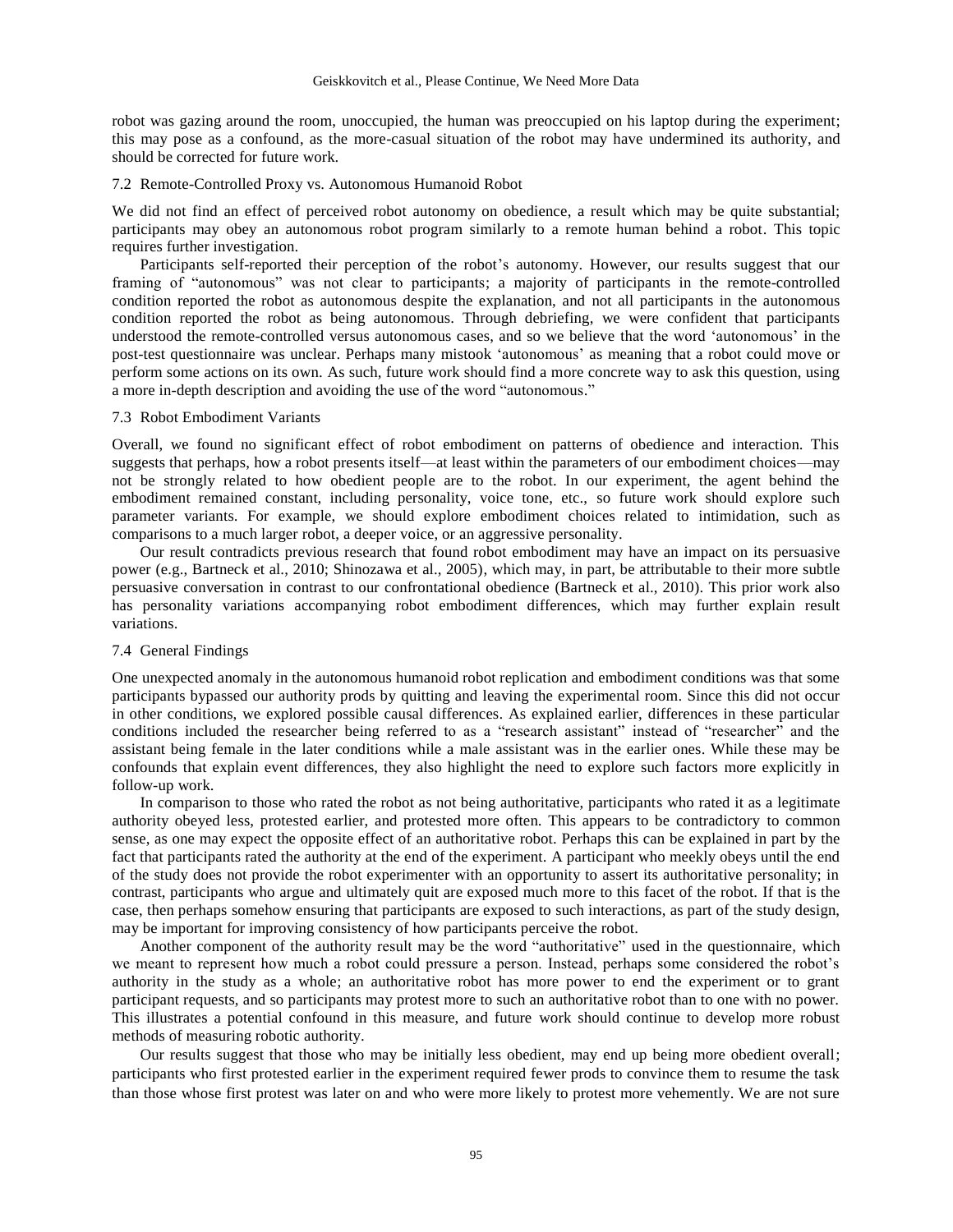why this happened, but perhaps those who began protesting later may have been less inclined to confront the robot, and thus waited until their frustration was at a high level before engaging the robot. Conversely, those who protested early on may not have been highly frustrated yet, improving the robot's chances of convincing the participant to continue—a persuasion that may set the tone for the rest of the experiment. The above result, and our considerations of the underlying reason, highlight the importance of considering an individual's personality when investigating obedience. Our future studies will incorporate personality classification tests to investigate such relationships.

In general, participants interacted a great deal with the robots, not only to protest about the task, but also seemingly to either decrease their boredom, or out of sheer interest of the robot. Some participants asked the robot personal questions during the task, such as whether the robot could dance or where it was from. In those cases, the robot experimenter dismissed the question until the end of the study. A few participants also sang to the robot. One participant seemed to sing to entertain themselves and make the time go faster, while another one said that they were sad and would therefore "sing a sad song," which may have been to express their emotions or possibly to punish the robot. We are concerned that these interactions may have been heavily influenced by the novelty of the robot and may not be representative of real-world robot interactions. Follow-up work should aim to reduce this effect, for example, by providing some initial interactions with the robot or giving a more in-depth introduction.

## **8. Conclusion and the Future of Obedience Studies**

As robots continue to become a part of society, it is important to improve our understanding of how people may interact with robots in authority positions or, due to perhaps malicious intent or error, act as if they are in such positions. This is particularly relevant in such settings as the military, where critical decisions are being made, or in educational and healthcare settings that involve vulnerable populations.

The research presented in this paper constitutes some of the first targeted research that looks at how people may interact with robots when they exhibit situational authority. In addition to demonstrating how such studies may be conducted, the results provide a broad range of insights into, and examples of, how interactions may take place. We demonstrated (with a replication) that up to nearly half of participants may obey robots to continue a highly boring task, showed how physical robotic embodiment may not be a large factor in determining whether participants obey a robot, and described how perception of the robot as an authority may be shaped through interaction with the robot. We envision that this work will help to raise awareness of robotic obedience issues within the field and encourage others to explore HRI authority studies.

Our experimental conditions provided broad perspectives on how an HRI obedience study can be conducted using a confrontational deterrent and how participants may respond in such situations. Perhaps one of our primary findings is the direct replication of the human-based and autonomous robot cases, with similar obedience results across conditions—that just under half of participants may obey a robot to continue to do something they do not want to do, even after explicitly expressing a desire to quit or believing the robot to be broken. Furthermore, many participants argued and rationalized with the robot or exhibited frustrated behaviors that highlight how uncomfortable a robot can make people feel. This result validates the need for ongoing obedience research within the HRI community.

There is still a great need to continue obedience work in HRI. In addition to the many avenues for future exploration we described in our discussion, it will be important to move beyond laboratory studies to test obedience in a variety of real-world contexts where robots are becoming more common, such as in search and rescue situations, hospitals, and schools. Another key element will be the ongoing development of improved obedience experiments and associated scenarios and deterrents. We need to look beyond our tedium task to consider other situations where obedience may manifest. For example, some may not mind tedious tasks, so they would obey readily, hindering results generalization. As part of this effort, we will need comprehensive methodology and standardized measures to help compare work.

We end this paper with what we see as the most important aspect of this research agenda—protecting participants. As such, we distill our experiences and research lessons below on ethically conducting obedience studies into a set of guidelines for future work.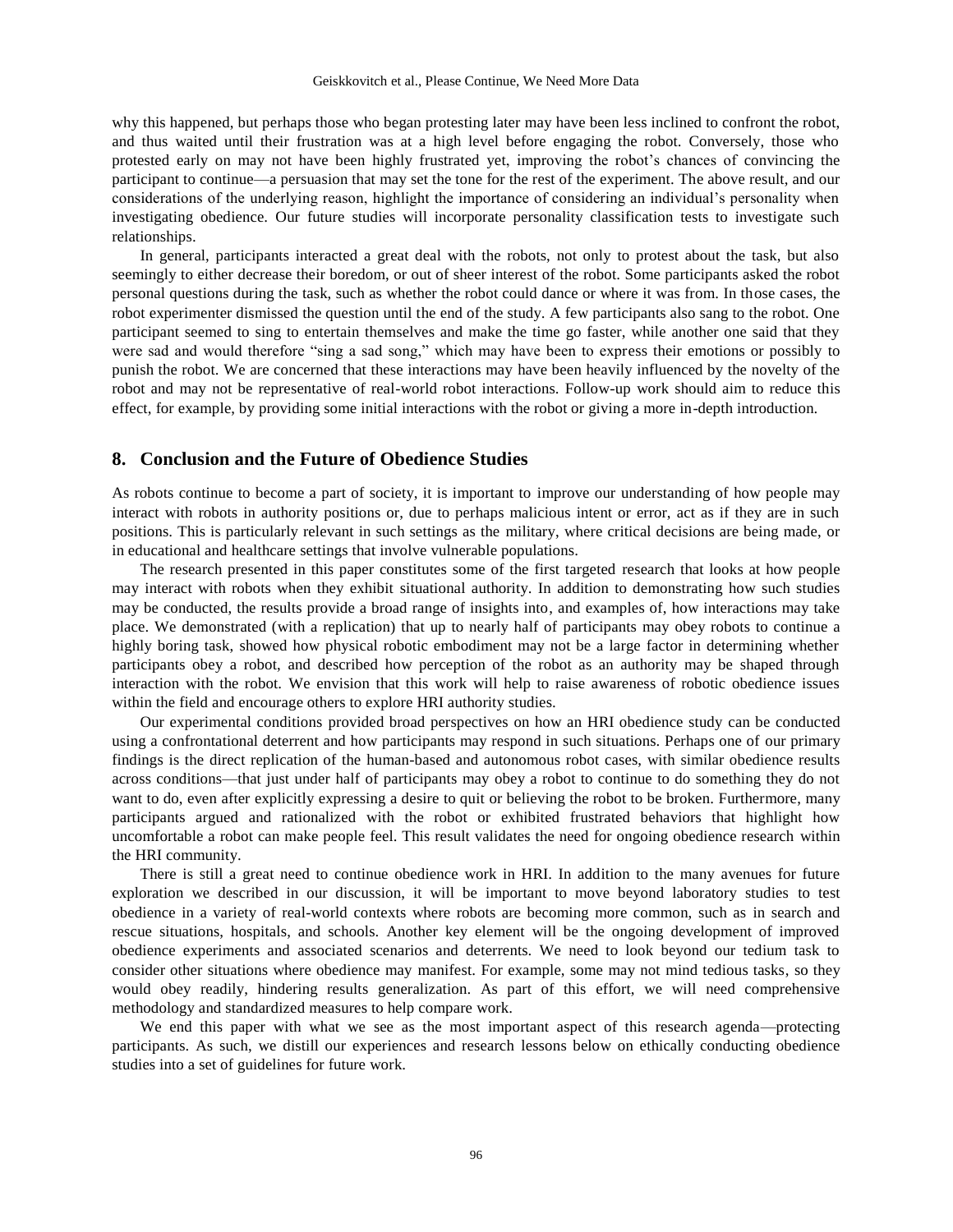8.1 The Ethical Design of Obedience Studies

A primary goal of designing obedience studies needs to be protecting participant well-being and minimizing stress. The challenge is to maintain ethical integrity while creating situations where participants face realistic deterrents with real-world implications.

- *Participants Can Leave at Any Time.* To avoid participants feeling trapped or helpless, place high importance on emphasizing that participants may leave at any time, using multiple mediums (e.g., written, verbally) and contexts (e.g., initial introduction, again before starting) to ensure that the point is made.
- *Immediate and Thorough Debriefing.* To mitigate stress (e.g., from the deterrent or confrontation), immediately provide a friendly debriefing of the experimental task. To avoid negative self-reflection, assure participants that their behavior was normal and expected, and that the experiment was explicitly designed to elicit such responses from them. Further, debrief participants on all points of deception and explain why they were necessary, such as why the robot was remotely controlled. In cases where they feel embarrassed or ashamed, provide participants with a chance to alter their decision about how any recorded media from the experiment may be used.
- *Reflection Time.* To mitigate possible confusion or slight shock after debriefing, give participants quiet time to reflect on their experience by giving them a questionnaire, for example. Provide another discussion opportunity following this action, in case further questions arise.
- *Contingency Plan.* Have a plan in case a participant has an adverse reaction. At the very least, provide participants with resources (e.g., pamphlets) to various counseling services they can contact if they feel stressed or negatively affected by the experiment.
- *Participant Safety and Comfort.* In addition to psychological well-being, consider participant physical health and comfort when thinking about experimental design. For example, consider ergonomics or the perception of safety; the latter could be mitigated by providing a clear escape route, such as by positioning participants near a door and by avoiding heavily isolated rooms and areas.
- *Effect on Researchers.* Ensure all experimenters are aware beforehand that participants may be uncomfortable, that the study may cause them stress, and have backup experimenters in case unexpected issues arise.

# **9. Acknowledgements**

We would like to thank the Natural Sciences and Engineering Research Council of Canada for providing this project's funding. We would also like to thank Gem Newman, Masayuki Nakane, and Yan Wang for their assistance with some of the experimental sessions.

# **10. References**

- Bartneck, C., Bleeker, T., Bun, J., Fens, P., & Riet, L. (2010). The influence of robot anthropomorphism on the feelings of embarrassment when interacting with robots. *Paladyn Journal of Behavioral Robotics*, *1*(2), 109–115. doi:10.2478/s13230-010-0011-3
- Bartneck, C., & Rosalia, C. (2005). Robot abuse—A limitation of the media equation. In *Proceedings of the Interact 2005 Workshop on Agent Abuse.* Rome, Italy. Retrieved from http://bartneck.de/publications/2005/robotAbuse/bartneckInteract2005.pdf
- Bartneck, C., van der Hoek, M., Mubin, O., & Al Mahmud, A. (2007). "Daisy, Daisy, give me your answer do!" In *Proceedings of the ACM/IEEE International Conference on Human-Robot Interaction (HRI)* (p. 217). New York, NY: ACM Press. doi:10.1145/1228716.1228746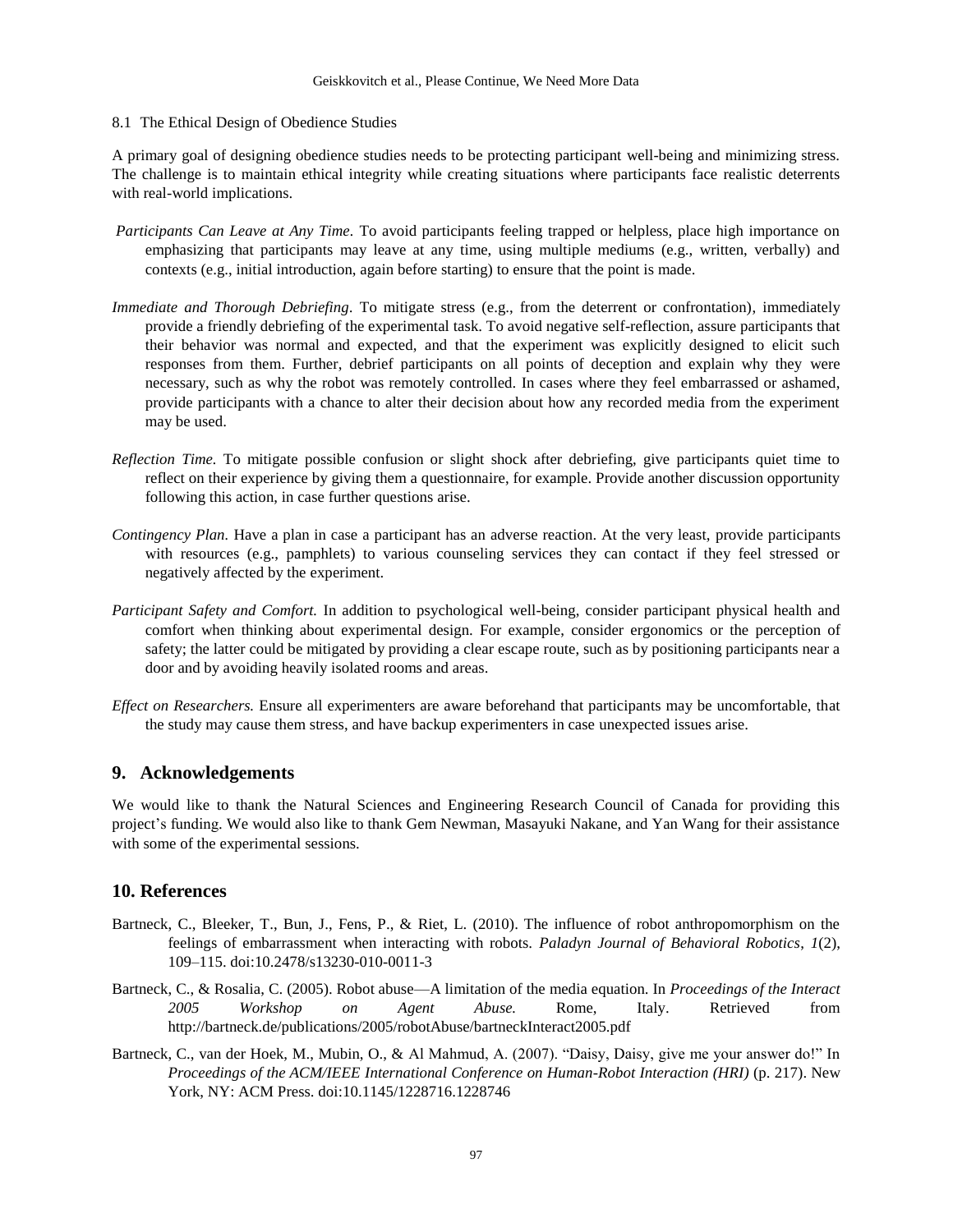- Bartneck, C., Verbunt, M., Mubin, O., & Al Mahmud, A. (2007). To kill a mockingbird robot. In *Proceedings of the ACM/IEEE International Conference on Human-Robot Interaction (HRI)* (p. 81). ACM Press. doi:10.1145/1228716.1228728
- Baumrind, D. (1964). Some thoughts on ethics of research: After reading Milgram's "Behavioral Study of Obedience." *American Psychologist*, *19*(6), 421–423. doi:10.1037/h0040128
- Burger, J. M. (2009). Replicating Milgram: Would people still obey today? *The American Psychologist*, *64*(1), 1–11. doi:10.1037/a0010932
- Chidambaram, V., Chiang, Y., & Mutlu, B. (2012). Designing persuasive robots. In *Proceedings of the 7th Annual ACM/IEEE International Conference on Human-Robot Interaction (HRI)* (p. 293). New York, NY: ACM Press. doi:10.1145/2157689.2157798
- Cormier, D., Newman, G., Nakane, M., Young, J. E., & Durocher, S. (2013). Would you do as a robot commands? An obedience study for human-robot interaction. In *International Conference on Human-Agent Interaction*. Sapporo, Japan.
- Elms, A. (1995). Obedience in retrospect. *Journal of Social Issues*, *21*(11), 1–6. doi:10.1111/j.1540- 4560.1995.tb01332.
- Elms, A. (2009). Obedience lite. *The American Psychologist*, *64*(1), 32–6. doi:10.1037/a0014473
- Ham, J., Midden, C. J. H. (2014). A persuasive robot to stimulate energy conservation: The influence of positive and negative social feedback and task similarity on energy-consumption behavior. *International Journal of Social Robotics*, *6*(2), 163.171. doi:10.1007/s12369-013-0205-z
- Haney, C., Banks, C., & Zimbardo, P. (2004). A study of prisoners and guards in a simulated prison. *Theatre in Prison: Theory and Practice*, 19–32. Retrieved from http://books.google.com/books?hl=en&lr=&id=DJBQ6IXuTnYC&oi=fnd&pg=PA19&dq=A+Study+of+Pri soners+and+Guards+in+a+Simulated+Prison&ots=GAmIMwXiut&sig=2v9UT\_1RfrtREdLlSyIMJqr3vMs
- Kahn, P. H., Kanda, T., Ishiguro, H., Freier, N. G., Severson, R. L., Gill, B. T., . . . Shen, S. (2012). "Robovie, you'll have to go into the closet now": Children's social and moral relationships with a humanoid robot. *Developmental Psychology*, *48*(2), 303–14. doi:10.1037/a0027033
- Kidd, C. (2008). *Designing for long-term human-robot interaction and application to weight loss* (Doctoral Thesis). School of Architechture and Planning, Massachussetts Institute of Technology, Cambridge, MA.
- Kudirka, N. (1965). *Defiance of authority under peer influence* (Doctoral Dissertation). Yale University, New Haven, CT.
- Liu, S., Helfenstein, S., & Wahlstedt, A. (2008). Social psychology of persuasion applied to human agent interaction. *Human Technology*, *4*(November), 123–143. Retrieved from https://jyx.jyu.fi/dspace/handle/123456789/20224
- Looije, R., Neerincx, M. A., & Cnossen, F. (2010). Persuasive robotic assistant for health self-management of older adults: Design and evaluation of social behaviors. *International Journal of Human-Computer Studies*, *68*(6), 386–397. doi:10.1016/j.ijhcs.2009.08.007
- Matarić, M., Tapus, A., Winstein, C., & Eriksson, J. (2009). Socially assistive robotics for stroke and mild TBI rehabilitation. *Advanced Technologies in Rehabilitation*, *145*, 249–262.
- Meeus, W., & Raaijmakers, Q. (1995). Obedience in modern society: The Utrecht studies. *Journal of Social Issues*, *51*(3), 155–175. doi:10.1111/j.1540-4560.1995.tb01339.
- Milgram, S. (1963). A behavioral study of obedience. *Journal of Abnormal Psychology*, *67*(4), 371–378. Retrieved from http://www.ncbi.nlm.nih.gov/pubmed/14049516
- Milgram, S. (1964). A reply to Baumrind. *American Psychologist*, *19*(11), 848–852. doi:10.1037/h0044954
- Milgram, S. (1965). Some conditions of obedience and disobedience to authority. *Human Relations*, *18*(1), 57–76. doi:10.1177/001872676501800105
- Milgram, S. (1974). *Obedience to authority: An experimental view*. London: Tavistock Publications.